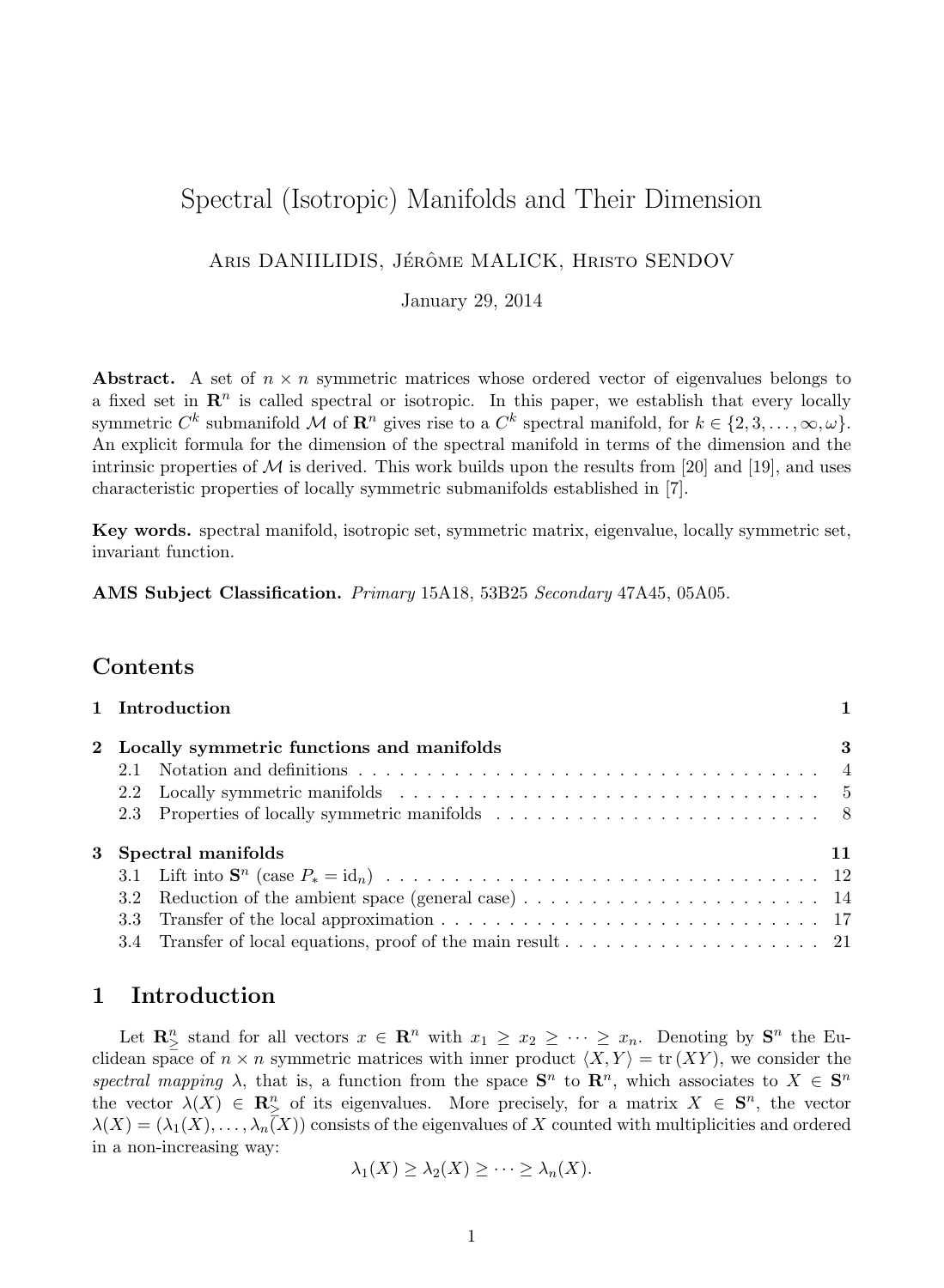The object of study in this paper are *spectral sets*, that is, subsets of  $S<sup>n</sup>$  stable under orthogonal similarity transformations: a subset  $M \subset \mathbf{S}^n$  is a spectral set if for all  $X \in M$  and  $U \in \mathbf{O}^n$  we have  $U^{\top} X U \in M$ , where  $\mathbf{O}^n$  is the group of  $n \times n$  orthogonal matrices. In other words, if a matrix X lies in a spectral set  $M \subset \mathbf{S}^n$ , then so does its orbit under the natural action of the group  $\mathbf{O}^n$ 

$$
\mathbf{O}^n.X := \{U^\top X U : U \in \mathbf{O}^n\}.
$$

The spectral sets are entirely defined by their eigenvalues, and can be equivalently defined as inverse images of subsets of  $\mathbb{R}^n$  by the spectral mapping  $\lambda$ , that is,

$$
\lambda^{-1}(M) := \{ X \in \mathbf{S}^n : \lambda(X) \in M \}, \quad \text{for some } M \subset \mathbf{R}^n.
$$

For example, if M is the Euclidean unit ball  $B(0,1)$  of  $\mathbb{R}^n$ , then  $\lambda^{-1}(M)$  is the Euclidean unit ball of  $S<sup>n</sup>$  as well. A spectral set can be written as union of orbits:

$$
\lambda^{-1}(M) = \bigcup_{x \in M} \mathbf{O}^n \cdot \text{Diag}(x),\tag{1.1}
$$

where Diag(x) denotes the diagonal matrix with the vector  $x \in \mathbb{R}^n$  on the main diagonal. Notice that each orbit is an analytic submanifold of  $S<sup>n</sup>$ , see Example 2.7 for details.

In this context, a general question arises: What properties on  $M$  remain true on the corresponding spectral set  $\lambda^{-1}(M)$ ? In the sequel we often refer to this as the *transfer principle*. The spectral mapping  $\lambda$  has nice geometrical properties, but it may behave very badly as far as, for example, differentiability is concerned. This imposes intrinsic difficulties for the formulation of a generic transfer principle.

Invariance properties of M under permutations often correct such bad behavior and allow us to deduce transfer properties between the sets M and  $\lambda^{-1}(M)$ . A set  $M \subset \mathbb{R}^n$  is symmetric if  $\sigma M = M$  for all permutations  $\sigma$  on n elements, where the permutation  $\sigma$  permutes the coordinates of vectors in  $\mathbb{R}^n$  in the natural way. Thus, if the set  $M \subset \mathbb{R}^n$  is symmetric, then properties such as closedness and convexity are transferred between M and  $\lambda^{-1}(M)$ . Namely, M is closed (respectively, convex [14], prox-regular [5]) if and only if  $\lambda^{-1}(M)$  is closed (respectively, convex, prox-regular). The next result is another interesting example of such a transfer.

**Proposition 1.1** (Transferring algebraicity). Let  $M \subset \mathbb{R}^n$  be a symmetric algebraic variety. Then,  $\lambda^{-1}(\mathcal{M})$  is an algebraic variety of  $\mathbf{S}^n$ .

**Proof.** Let p be any polynomial equation of M, that is  $p(x) = 0$  if and only if  $x \in M$ . Define the symmetric polynomial  $q(x) := \sum_{\sigma} p^2(\sigma x)$ . Notice that q is again a polynomial equation of M and  $q(\lambda(X))$  is an equation of  $\lambda^{-1}(\mathcal{M})$ . We just have to prove that  $q \circ \lambda$  is a polynomial in the entries of  $X$ . It is known that  $q$  can be written as a polynomial of the elementary symmetric polynomials  $p_1, p_2, \ldots, p_n$ . Each  $p_i(\lambda(X))$ , up to a sign, is a coefficient of the characteristic polynomial of X, thus it is a polynomial in  $X$ . Thus, we can complete the proof.

Concurrently, similar transfer properties hold for *spectral functions*, that is, functions  $F: \mathbf{S}^n \to$  $\mathbb{R}^n$  which are constant on the orbits  $\mathbb{O}^n$ . X or equivalently, functions F that can be written as  $F = f \circ \lambda$  with  $f: \mathbf{R}^n \to \mathbf{R}$  being symmetric, that is invariant under any permutation of entries of x. Since f is symmetric, closedness and convexity are transferred between f and F (see [14] for details). More surprisingly, differentiability properties are also transferred (see [1], [20], [19], [13], [15] and [18]). As established recently in [5], the same happens for a variational property called prox-regularity (we refer to [17] for the definition).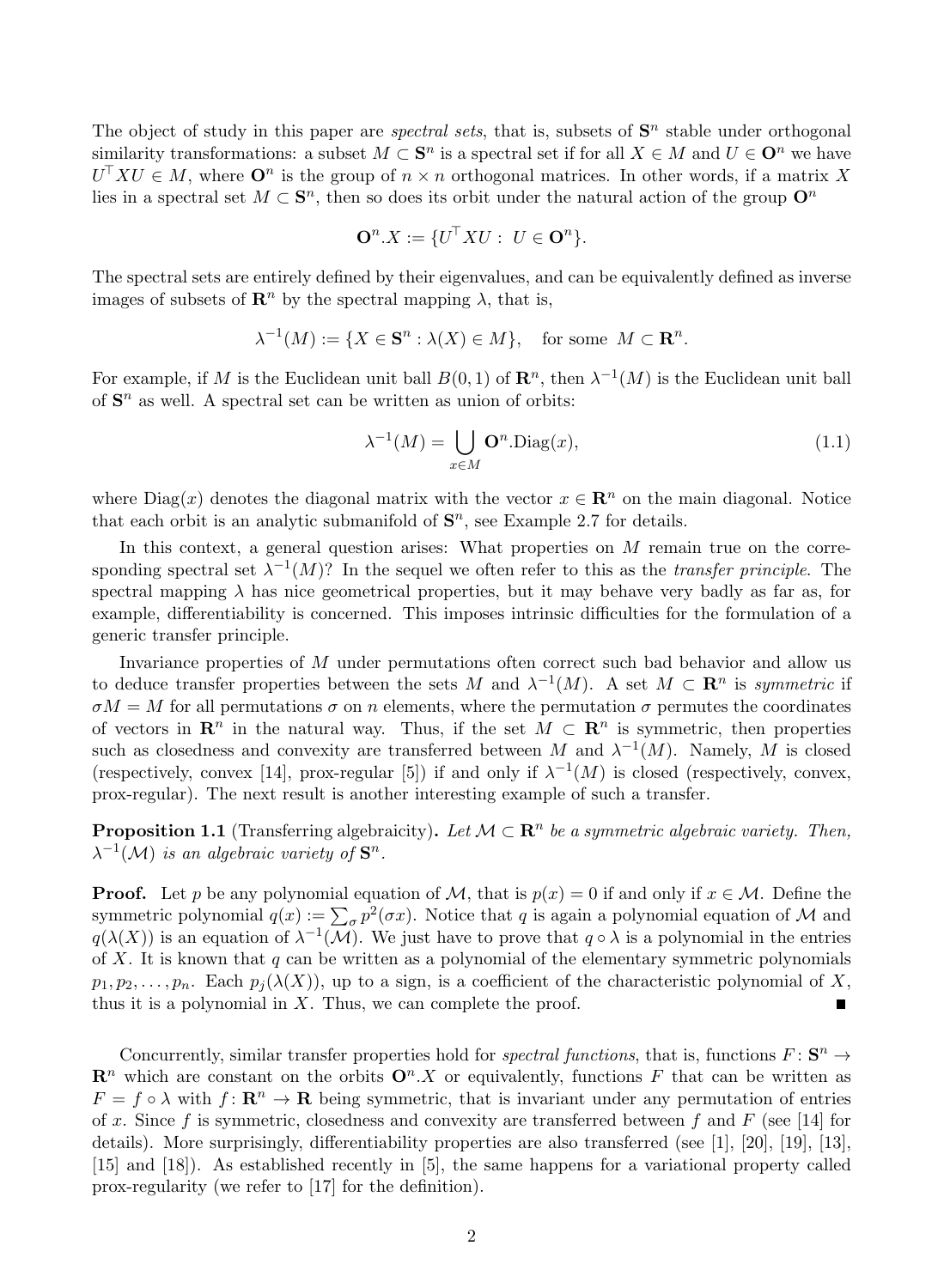In this work, we study the transfer of differentiable structure of a submanifold  $\mathcal M$  of  $\mathbb R^n$  to the corresponding spectral set. This gives rise to an orbit-closed set  $\lambda^{-1}(\mathcal{M})$  of  $\mathbf{S}^n$ , which, in case it is a manifold, will be called *spectral manifold*. Such spectral manifolds often appear in engineering sciences, often as constraints in feasibility problems (for example, in the design of tight frames [21] in image processing or in the design of low-rank controller [16] in control). Given a manifold  $\mathcal{M}$ , the answer, however, to the question of whether or not the spectral set  $\lambda^{-1}(\mathcal{M})$  is a manifold of  $\mathbf{S}^n$  is not direct: indeed, a careful glance at (1.1) reveals that  $\mathbf{O}^n$ . Diag(x) has a natural (quotient) manifold structure, but the question is how the different strata combine as x moves along  $\mathcal{M}$ .

For functions, transferring local properties, such as differentiability, requires some symmetry, albeit not with respect to all permutations. Many properties still hold under local symmetry, that is, invariance under permutations that preserve balls centered at the point of interest. We make this more precise in Subsection 2.1.

The main goal here is to prove that local smoothness of  $\mathcal M$  is transferred to the spectral set  $\lambda^{-1}(\mathcal{M})$ , whenever M is locally symmetric. More precisely, our aim here is

- to prove that every connected  $C^k$  locally symmetric manifold  $\mathcal M$  of  $\mathbb{R}^n$  is 'lifted' to a connected  $C^k$  manifold  $\lambda^{-1}(\mathcal{M})$  of  $\mathbf{S}^n$ , for  $k \in \{2, 3, \ldots, \infty, \omega\}$  (where  $C^{\omega}$  stands for real analytic);
- to derive a formula for the dimension of  $\lambda^{-1}(\mathcal{M})$  in terms of the dimension of M and some characteristic properties of M.

We established this result, back in 2009, for the cases  $k = 2$ ,  $k = \infty$  and  $k = \omega$ , through a long technical proof, in the unpublished technical note [6]. With the current manuscript we provide a shorter, tractable version of the aforementioned proof, which moreover encompasses all cases  $k \in \{2, 3, \ldots, \infty, \omega\}$ . Notation and arguments are now been simplified, and additional comments providing extra intuition have been added. We use the results from [20] and [19], and the properties of locally symmetric submanifolds of [7].

The particular case of the lift of a  $C^{\infty}$  manifold is recovered in a very recent work [4] through an indirect technique based on metric projections. This technique is specific for the case  $k = \infty$ , and moreover, it does not provide any information on the dimension of the spectral manifold  $\lambda^{-1}(\mathcal{M})$ .

The main result of the current manuscript is Theorem 3.20 proving the lift of a locally symmetric  $C<sup>k</sup>$  manifold together with a formula of its dimension. To get this result, we use extensively differential properties of spectral functions, as well as structural properties of locally symmetric manifolds: roughly speaking, given a manifold M which is locally symmetric around  $x \in M$ , the proof splits in the two following steps.

- Step 1 to exhibit a simple locally symmetric affine manifold  $D$ , see (3.8), which will be used as a domain for a locally symmetric local equation for the manifold  $M$  around x (Lemma 3.10);
- Step 2 to show that  $\lambda^{-1}(\mathcal{D})$  is an analytic manifold (Theorem 3.15) and use it as a domain to build a local equation of  $\lambda^{-1}(\mathcal{M})$  (c.f. (3.12)), in order to establish that this latter spectral set is a manifold (Theorem 3.20). Let us notice, however, that  $\lambda^{-1}(\mathcal{D})$  is not an affine manifold in general (see comments at the end of Section 3.2).

### 2 Locally symmetric functions and manifolds

This section does not contain any new results. It introduces relevant background notation and revises material established in [7] (and previously in [6], though in a less elaborated form) concerning the structure of a locally symmetric submanifold  $\mathcal M$  of  $\mathbb R^n$ . A key notion is that of a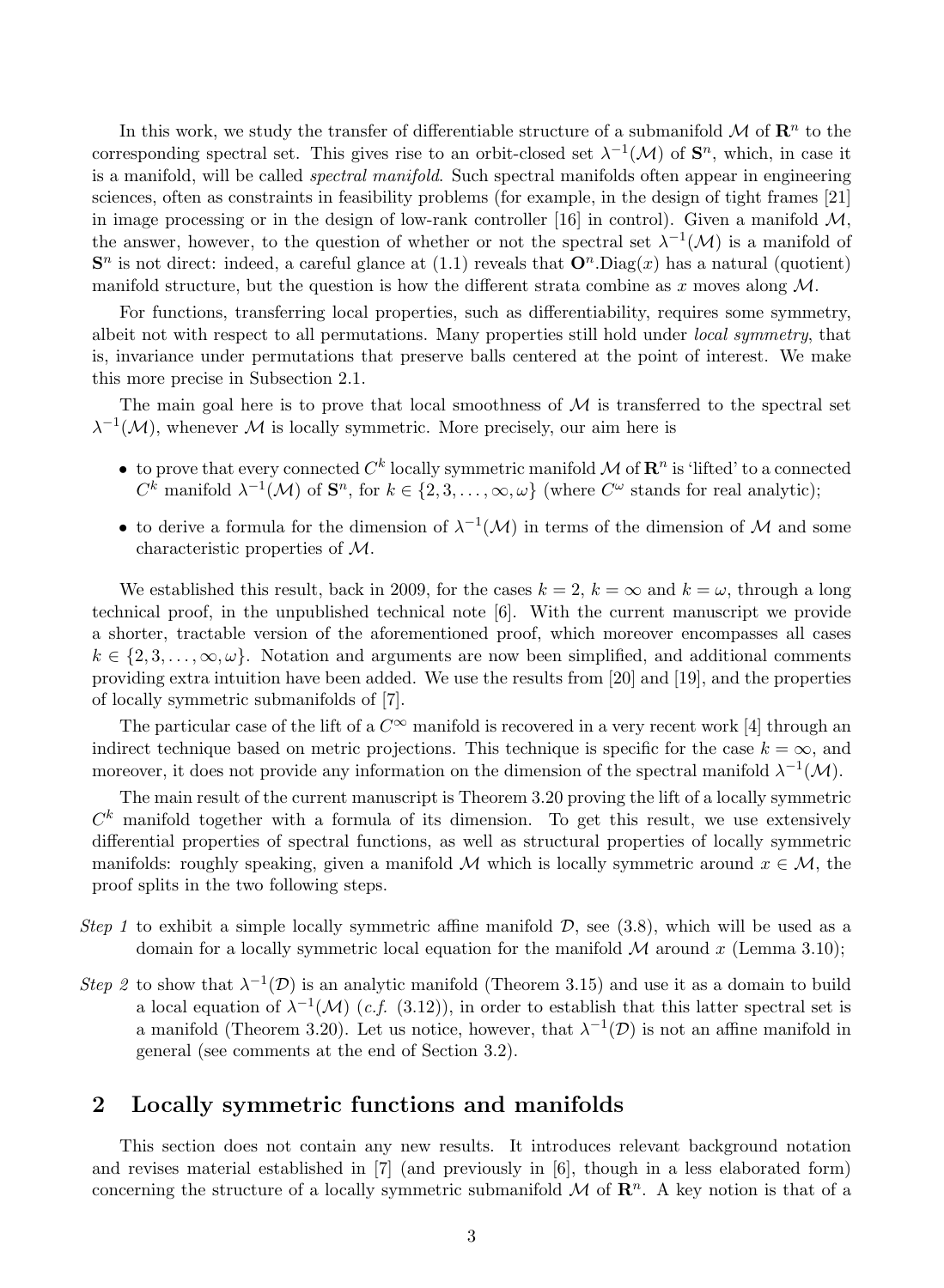characteristic partition (see Section 2.3), as well as the existence of a locally symmetric reduced tangential parametrization (Theorem 2.17).

### 2.1 Notation and definitions

A partition  $P$  of a finite set  $N$  is a collection of non-empty, pairwise disjoint subsets of  $N$  with union N. The elements of a partition are sometimes called *blocks*. The partition  $\{\{i\} : i \in N\}$  is denoted by id<sub>N</sub>. The set of all partitions of N is denoted by  $\Pi_N$ . The symbol  $\mathbb{R}^N$  denotes the set of all functions from N to **R**. Set  $\mathbb{N}_n := \{1, \ldots, n\}$ . When  $N = \mathbb{N}_n$ , we simply write  $\Pi_n$ , id<sub>n</sub>, and  $\mathbf{R}^n$ . The partition induced by  $x \in \mathbf{R}^N$ , denoted by  $P_x$ , is defined by the indexes of the equal coordinates of x. More precisely, for  $i, j \in \mathbb{N}_n$  we have:  $i, j$  are in the same subset of  $P_x$  if and only if  $x_i = x_j$ . Given two partitions P and P' of  $\Pi_N$  we say that P' is a refinement of P, written  $P \preceq P'$ , if every set in P is a (disjoint) union of sets from P'. Given a partition P of  $\Pi_N$ , define the subset  $\Delta_P$  of  $\mathbb{R}^n$  by

$$
\Delta_P := \{ x \in \mathbf{R}^N : \ P_x = P \}. \tag{2.1}
$$

Obviously  $\Delta_P$  is an affine manifold, not connected in general. (By affine manifold we understand an open subset of an affine subspace of a vector space.) The collection  $\{\Delta_p : P \in \Pi_N\}$  is an affine stratification of  $\mathbf{R}^N$ , and for any  $x \in \mathbf{R}^N$  there is a  $\delta > 0$  such that the ball  $B(x, \delta)$  intersects only strata  $\Delta_P$  with  $P \succeq P_x$ , see [7, Section 2.2]. If the partition  $P \in \Pi_N$  is given by  $P = \{I_1, \ldots, I_m\}$ , then the orthogonal and bi-orthogonal spaces of  $\Delta_P$  have the following expressions, respectively,

$$
\Delta_P^{\perp} = \left\{ x \in \mathbf{R}^N : \sum_{j \in I_i} x_j = 0 \text{ for all } i \in \mathbb{N}_m \right\},\tag{2.2}
$$

$$
\Delta_P^{\perp \perp} = \{ x \in \mathbf{R}^N : x_i = x_j \text{ for any } i, j \in I_k, k \in \mathbb{N}_m \}. \tag{2.3}
$$

Note that  $\Delta_P^{\perp \perp} = \overline{\Delta_P}$ , where the latter set is the closure of  $\Delta_P$ . We have that  $\Delta_P^{\perp \perp} = \bigcup_{P' \preceq P} \Delta_{P'}$ .

Denote by  $\Sigma^n$  the group of permutations over  $\mathbb{N}_n$ . This group has a natural action on  $\mathbb{R}^n$  and  $\Pi_n$  defined for  $x \in \mathbb{R}^n$  by  $\sigma x := (x_{\sigma^{-1}(1)}, \ldots, x_{\sigma^{-1}(n)})$ , and for a partition  $P = \{I_1, \ldots, I_m\}$  by  $\sigma P := \{\{\sigma(i) : i \in I_k\} : k = 1, \ldots, m\}$ . For a vector  $x \in \mathbb{R}^n$  and a partition  $P \in \Pi_n$  define the subgroups of permutations

$$
\Sigma_P^n := \{ \sigma \in \Sigma^n : \sigma P = P \} \text{ and } \Sigma_x^n := \{ \sigma \in \Sigma^n : \sigma x = x \}.
$$

Note that  $\Sigma_{P_x}^n = \Sigma_x^n$  for all  $x \in \mathbb{R}^n$ .

**Definition 2.1** (Locally symmetric function). A map f defined on  $\mathbb{R}^n$  is called *symmetric* if

$$
f(\sigma y) = f(y)
$$
 for all  $y \in \mathbb{R}^n$  and all  $\sigma \in \Sigma^n$ .

The function f is called *locally symmetric* at a point  $x \in \mathbb{R}^n$  if

 $f(\sigma y) = f(y)$  for all y close to x and all  $\sigma \in \Sigma_x^n$ .

Locally symmetric functions are those which are symmetric on an open ball centered at  $x$ , under all permutations of entries of x that preserve this ball, see [7, Section 3.1]. The above property is exactly the required invariance property needed on  $f$  allowing the transfer of its differentiability properties to the spectral function  $f \circ \lambda$ , see forthcoming Theorem 2.2. For a proof, we refer to [20] and [22]. (We point out that even though the main result in [20] is stated for symmetric functions  $f$ , the supporting results are stated in locally symmetric language and the argument goes unchanged in this case.) In the sequel, given a vector  $x \in \mathbb{R}^n$ , Diag x denotes the diagonal matrix with the vector x on the main diagonal, and diag:  $S^n \to \mathbb{R}^n$  denotes its adjoint operator, defined by diag  $(X) := (x_{11}, \ldots, x_{nn})$  for any matrix  $X = (x_{ij})_{i,j} \in \mathbf{S}^n$ .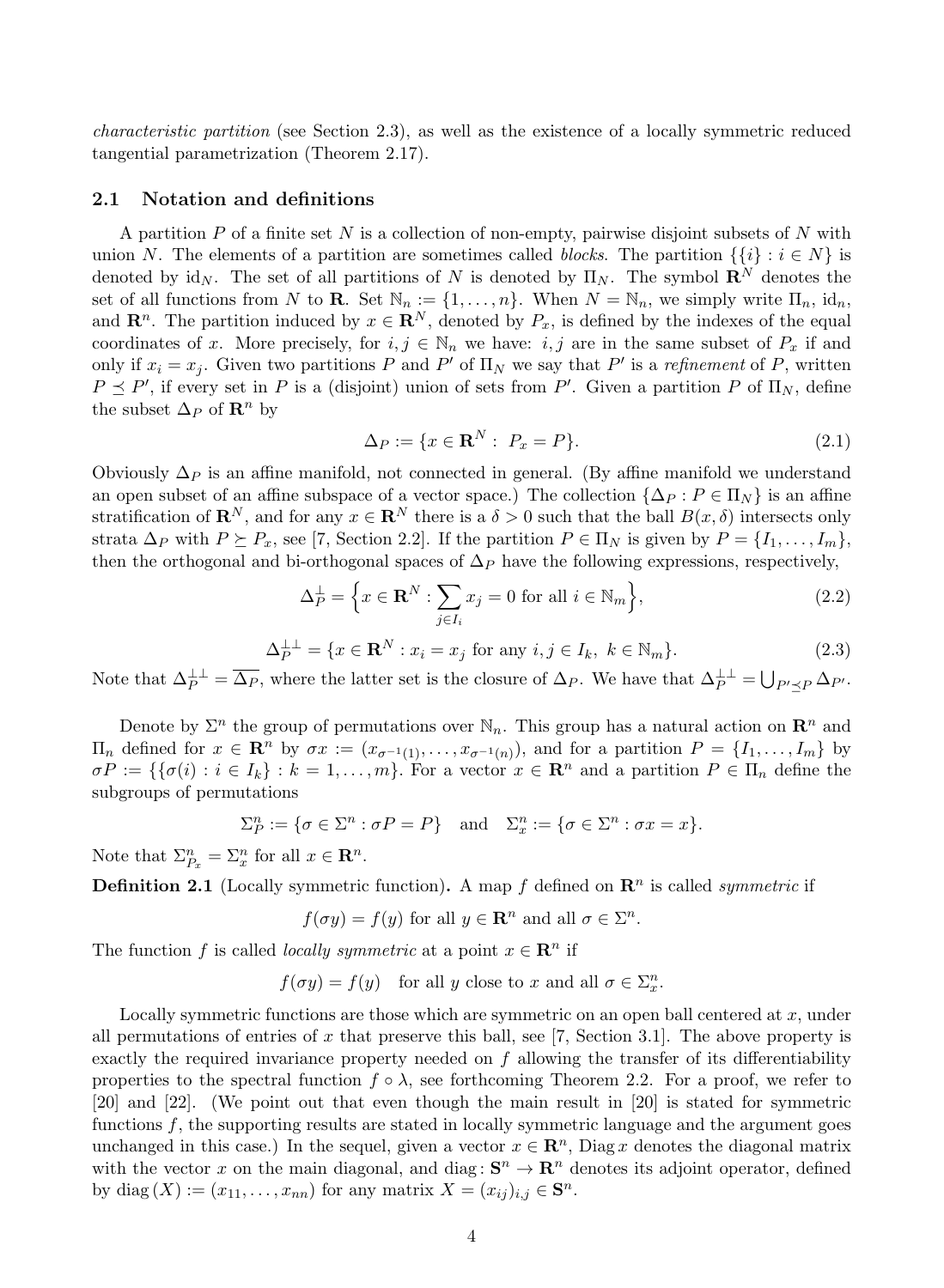**Theorem 2.2** (Derivatives of spectral functions). Suppose that  $f: \mathbb{R}^n \to \mathbb{R}$  is locally symmetric at  $x \in \mathbb{R}_{\geq}^n$ . The function  $F: \mathbb{S}^n \to \mathbb{R}$  defined by  $F = f \circ \lambda$  is  $C^k$  in a neighborhood of  $X \in \lambda^{-1}(x)$ if and only if f is  $C^k$  in a neighborhood of x. Here  $k \in \{1, 2, \ldots, \infty, \omega\}$ . In that case we have

$$
\nabla F(X) = U^{\top}(\text{Diag}\,\nabla f(\lambda(X)))U
$$

where U is any orthogonal matrix such that  $X = U^{\top}(\text{Diag }\lambda(X))U$ . Equivalently, for any direction  $H \in \mathbf{S}^n$  we have

$$
\nabla F(X)[H] = \nabla f(\lambda(X)))[\text{diag}(UHU^{\top})].\tag{2.4}
$$

The differentiability of spectral functions will be used intensively when defining local equations of spectral manifolds. Before giving the definition of spectral manifolds and locally symmetric manifolds, let us first recall the definition of submanifolds.

**Definition 2.3** (Submanifold of  $\mathbb{R}^n$ ). A nonempty set  $\mathcal{M} \subset \mathbb{R}^n$  is a  $C^k$  submanifold of dimension d (with  $d \in \{0, \ldots, n\}$  and  $k \in \mathbb{N} \cup \{\omega\}$ ) if for every  $x \in \mathcal{M}$ , there is a neighborhood  $U \subset \mathbb{R}^n$  of x and  $C^k$  function  $\varphi: U \to \mathbf{R}^{n-d}$  with Jacobian matrix  $J\varphi(x)$  of full rank, and such that for all  $y \in U$  we have  $y \in \mathcal{M} \Leftrightarrow \varphi(y) = 0$ . The map  $\varphi$  is called *local equation* of M around x.

**Definition 2.4** (Locally symmetric sets). A set  $S \subseteq \mathbb{R}^n$  is called *strongly locally symmetric* if

$$
\sigma x \in S\,,\qquad \text{ for all } x \in S \text{ and all } \sigma \in \Sigma_x^n.
$$

The set S is called *locally symmetric* if for every  $x \in S$  there is a  $\delta > 0$  such that  $S \cap B(x, \delta)$  is strongly locally symmetric set.

In other words, S is locally symmetric, if for every  $x \in S$  there exists  $\delta > 0$ , such that

$$
\sigma(S \cap B(x,\delta)) = S \cap B(x,\delta), \quad \text{for all } \sigma \in \Sigma_x^n. \tag{2.5}
$$

In this case, observe that  $S \cap B(x, \rho)$  for  $\rho \leq \delta$  is a strongly locally symmetric set as well.

**Example 2.5** (Trivial examples). Obviously the whole space  $\mathbb{R}^n$  is (strongly locally) symmetric. It is also easily seen from the definition that any stratum  $\Delta_P$  is a strongly locally symmetric affine manifold. If  $x \in \Delta_P$  and the ball  $B(x, \delta)$  is small enough so that it intersects only strata  $\Delta_{P'}$  with  $P' \succeq P$ , then  $B(x, \delta)$  is strongly locally symmetric.

### 2.2 Locally symmetric manifolds

In this section we recalled from [7] the formal definition of a locally symmetric manifold (submanifold of  $\mathbb{R}^n$ ) and illustrate this notion by means of characteristic examples.

**Definition 2.6** (Locally symmetric manifold). A subset M of  $\mathbb{R}^n$  is said to be a *(strongly) locally* symmetric manifold if M is both a connected submanifold of  $\mathbb{R}^n$  without boundary and a (strongly) locally symmetric set and satisfies  $\mathcal{M} \cap \mathbb{R}^n_{\geq} \neq \emptyset$ .

The above definition includes the technical assumption  $\mathcal{M} \cap \mathbb{R}^n_\geq \neq \emptyset$  since the entries of the eigenvalue vector  $\lambda(X)$  are non-increasing (by definition of  $\lambda$ ). This assumption is not restrictive since we can always reorder the orthogonal basis of  $\mathbb{R}^n$  to get this property fulfilled.

Our aim is to show that  $\lambda^{-1}(\mathcal{M} \cap \mathbf{R}_{\geq}^n)$  is a manifold. This objective will be eventually accomplished by Theorem 3.20 in Section 3. We now sketch two simple approaches that could be adopted in order to prove this result and we illustrate the difficulties that appear.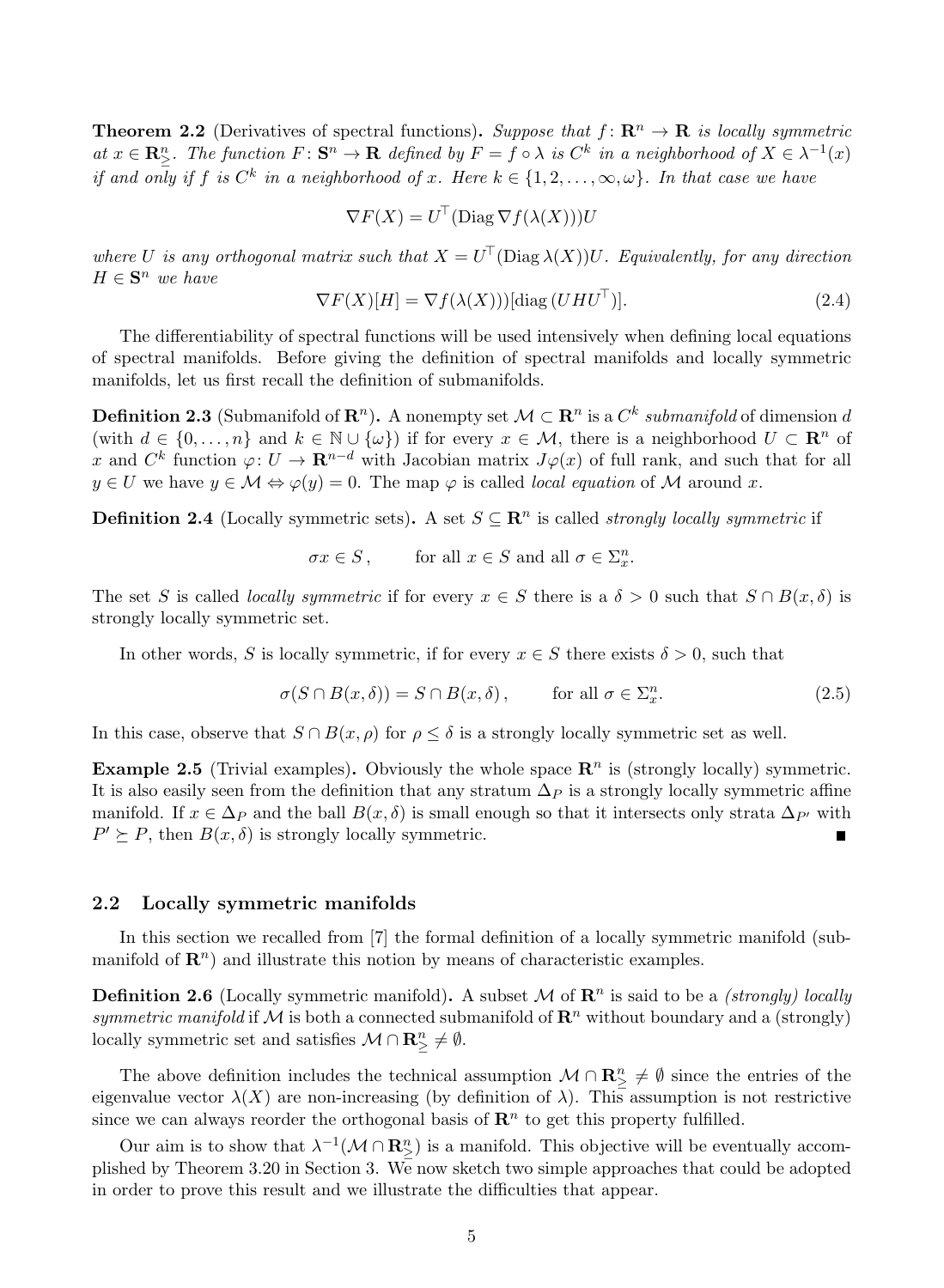Consider the expression (1.1) for the spectral set  $\lambda^{-1}(\mathcal{M})$ . Even though each orbit  $\mathbf{O}^n \cdot \text{Diag}(x)$ is well-known to be analytic manifold, see forthcoming Example 2.7, there is no straightforward approach showing that the union (1.1) is also a smooth manifold. Our strategy, developed in Section 3, uses crucial properties of locally symmetric manifolds derived in [7, Section 5], namely, the existence of a locally symmetric tangential parametrization in an appropriately reduced ambient space. This is hereby used to provide a locally symmetric local equation defined in a reduced ambient space (see Section 3.2), which in turn, is used to exhibit an explicit smooth local equation for the spectral manifold  $\lambda^{-1}(\mathcal{M})$  (see Sections 3.3–3.4).

**Example 2.7** (The case when  $\mathcal{M} = \{x\}$ .). Observe that for  $x \in \mathbb{R}^n_{\geq}$ , we have an exact description of the stabilizer  $\mathbf{O}_{\text{Diag}(x)}^n$  of the matrix  $\text{Diag}(x)$ . Recall that the *stabilizer* of a matrix  $X \in \mathbf{S}^n$  under the action of the orthogonal group  $\mathbf{O}^n$ 

$$
\mathbf{O}_X^n := \{ U \in \mathbf{O}^n : U^\top X U = X \}.
$$

Now, considering the partition  $P_x = \{I_1, \ldots, I_m\}$  we have that  $U \in \mathbf{O}_{\mathrm{Diag}(x)}^n$  is a block-diagonal matrix, made of matrices  $U_i \in \mathbf{O}^{|I_i|}$ . Conversely, every such block-diagonal matrix belongs clearly to  $\mathbf{O}_{\mathrm{Diag}(x)}^n$ . In other words, we have the identification

$$
\mathbf{O}^n_{\mathrm{Diag}(x)} \simeq \mathbf{O}^{|I_1|} \times \cdots \times \mathbf{O}^{|I_m|}.
$$

Since  $\mathbf{O}^p$  is a manifold of dimension  $p(p-1)/2$ , we deduce that  $\mathbf{O}_{\text{Diag}(x)}^n$  is a manifold of dimension

dim 
$$
\mathbf{O}_{\mathrm{Diag}(x)}^n = \sum_{i=1}^m \frac{|I_i|(|I_i|-1)}{2}
$$
.

It is well-known that the orbit  $\mathbf{O}^n$ . Diag(x) is diffeomorphic to the quotient manifold  $\mathbf{O}^n/\mathbf{O}^n_{\text{Diag}(x)}$ . Thus,  $\mathbf{O}^n$ . Diag(x) is a submanifold of  $\mathbf{S}^n$  of dimension

$$
\dim \mathbf{O}^n \cdot \text{Diag}(x) = \dim \mathbf{O}^n - \dim \mathbf{O}^n_{\text{Diag}(x)} = \frac{n(n-1)}{2} - \sum_{i=1}^m \frac{|I_i|(|I_i| - 1)}{2} = \frac{n^2 - \sum_{i=1}^m |I_i|^2}{2}
$$

$$
= \sum_{1 \le i < j \le m} |I_i||I_j|,
$$

where we used twice the fact that  $n = \sum_{i=1}^{m} |I_i|$ .

Let us now explain how a natural approach to show that  $\lambda^{-1}(\mathcal{M})$  is a manifold, using local equations, would fail. To this end, assume that the manifold M of dimension  $d \in \{0, 1, ..., n\}$ is described by a smooth equation  $\varphi \colon \mathbf{R}^n \to \mathbf{R}^{n-d}$  around the point  $x \in \mathcal{M} \cap \mathbf{R}_{\geq}^n$ . This gives a function  $\varphi \circ \lambda$  whose zeros characterize  $\lambda^{-1}(\mathcal{M})$  around  $X \in \lambda^{-1}(\mathcal{M})$ , that is, for all  $Y \in \mathbf{S}^n$ around X

$$
Y \in \lambda^{-1}(\mathcal{M}) \iff \lambda(Y) \in \mathcal{M} \iff \varphi(\lambda(Y)) = 0. \tag{2.6}
$$

 $\blacksquare$ 

However we cannot guarantee that the function  $\Phi := \varphi \circ \lambda$  is a smooth function unless  $\varphi$  is locally symmetric (since in this case Theorem 2.2 applies). But in general, local equations  $\varphi: \mathbb{R}^n \to \mathbb{R}$  of a locally symmetric submanifold of  $\mathbb{R}^n$  might fail to be locally symmetric, as shown by the next easy example (see [7, Example 5.5] and also [6, Example 3.8]).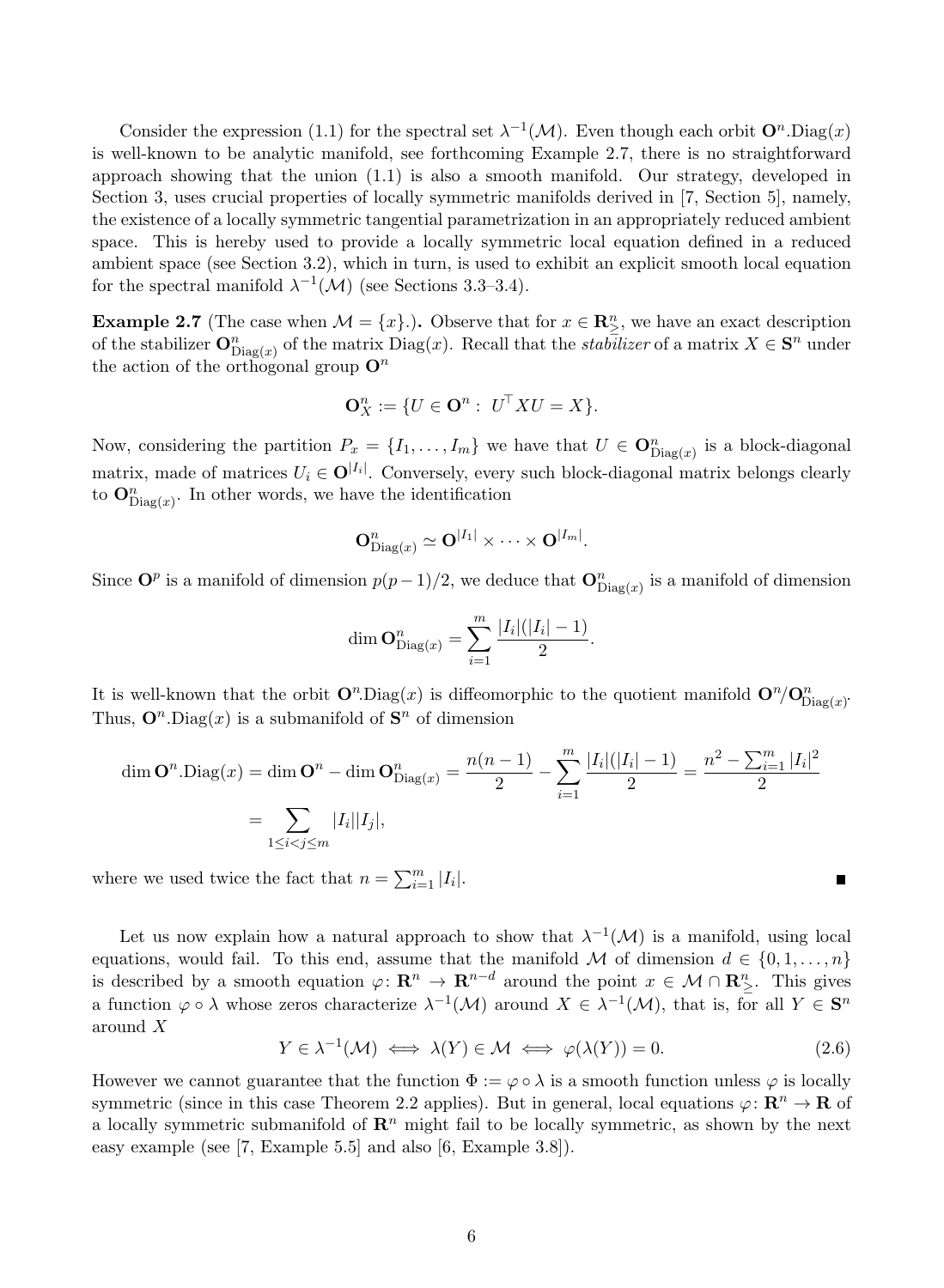Example 2.8 (A symmetric manifold without symmetric equations). Let us consider the following symmetric (affine) submanifold of  $\mathbb{R}^2$  of dimension one:

$$
\mathcal{M} = \{ (x, y) \in \mathbf{R}^2 : x = y \} = \Delta((12)).
$$

The associated spectral set

$$
\lambda^{-1}(\mathcal{M}) = \{A \in \mathbf{S}^2 : \lambda_1(A) = \lambda_2(A)\} = \{\alpha I_2 : \ \alpha \in \mathbf{R}\}\
$$

is a submanifold of  $S^2$  around  $I_2 = \lambda^{-1}(1,1)$ . It is interesting to observe that though  $\lambda^{-1}(\mathcal{M})$ is a (spectral) 1-dimensional submanifold of  $S^2$ , this submanifold cannot be described by a local equation that is a composition of  $\lambda$  with a symmetric local equation  $\varphi: \mathbb{R}^2 \to \mathbb{R}$  of M around  $(1, 1)$ . Indeed, let us assume on the contrary that such a local equation of M exists, that is, there exists a smooth symmetric function  $\varphi: \mathbf{R}^2 \to \mathbf{R}$  with surjective derivative  $\nabla \varphi(1,1)$  which satisfies

$$
\varphi(x,y) = 0 \iff x = y.
$$

Consider now the two smooth paths  $c_1 : t \mapsto (t, t)$  and  $c_2 : t \mapsto (t, 2-t)$ . Since  $\varphi \circ c_1(t) = 0$  we infer

$$
\nabla \varphi(1,1)(1,1) = 0.\tag{2.7}
$$

On the other hand, since  $c'_2(1) = (1, -1)$  is normal to M at  $(1, 1)$ , and since  $\varphi$  is symmetric, we deduce that the smooth function  $t \mapsto (\varphi \circ c_2)(t)$  has a critical point at  $t = 1$ . Thus,

$$
0 = (\varphi \circ c_2)'(1) = \nabla \varphi(1,1)(1,-1). \tag{2.8}
$$

Therefore, (2.7) and (2.8) imply that  $\nabla \varphi(1,1) = (0,0)$  which is a contradiction. This proves that there is no symmetric local equation  $\varphi: \mathbb{R}^2 \to \mathbb{R}$  of the symmetric manifold M around (1, 1).

We close this section by observing that the property of local symmetry introduced in Definition 2.4 is necessary and in a sense minimal. In any case, it cannot easily be relaxed as revealed by the following examples.

Example 2.9 (A manifold without symmetry). Let us consider the set

$$
\mathcal{N} = \{(t, 0) : t \in (-1, 1)\} \subset \mathbf{R}^2.
$$

We have an explicit expression of  $\lambda^{-1}(\mathcal{N})$ 

$$
\lambda^{-1}(\mathcal{N}) = \left\{ \begin{bmatrix} t \cos^2 \theta & t(\sin 2\theta)/2 \\ t(\sin 2\theta)/2 & t \sin^2 \theta \end{bmatrix}, \begin{bmatrix} -t \sin^2 \theta & t(\sin 2\theta)/2 \\ t(\sin 2\theta)/2 & -t \cos^2 \theta \end{bmatrix}, t \ge 0 \right\}.
$$

It can be proved that this lifted set is not a submanifold of  $S<sup>2</sup>$  since it has a sharp point at the zero matrix, as suggested by Figure 1.

Example 2.10 (A manifold without enough symmetry). Let us consider the set

$$
\mathcal{N} = \{(t, 0, -t) : t \in (-\epsilon, \epsilon)\} \subset \mathbf{R}^3
$$

and let  $x = (0, 0, 0) \in \mathcal{N}$ . Then,  $\Delta_{P_x} = \{(\alpha, \alpha, \alpha) : \alpha \in \mathbb{R}\}\$ and  $\mathcal{N}$  is a smooth submanifold of  $\mathbb{R}^3$  that is symmetric with respect to the affine set  $\Delta_{P_x}$ , but it is not locally symmetric. It can be easily proved that the set  $\lambda^{-1}(\mathcal{N})$  is not a submanifold of  $S_3$  around the zero matrix.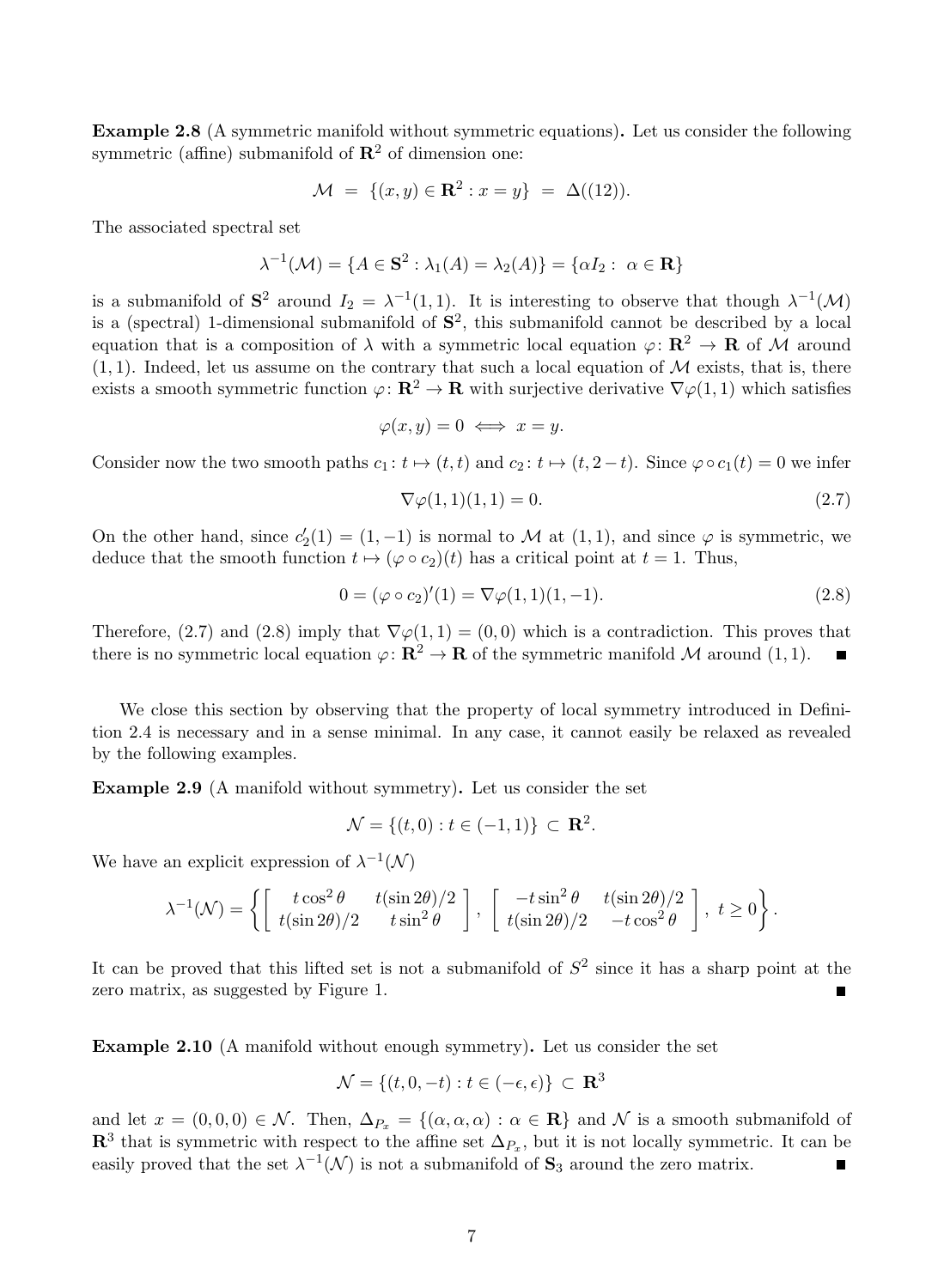

Figure 1: A spectral subset of  $S^2$  represented in  $\mathbb{R}^3$ 

#### 2.3 Properties of locally symmetric manifolds

In this section we collect the definitions and results from [7] that are needed in the present work. Note first that if  $x \in \mathcal{M} \cap \mathbb{R}^n_{\geq}$ , then every set in  $P_x$  contains consecutive integers.

**Definition 2.11** (Much smaller partition). Consider two partitions  $P, P' \in \Pi_n$ .

- The partition P' is called much smaller than P, denoted  $P' \prec P$ , whenever  $P' \prec P$  and a set in  $P'$  is formed by merging at least two sets from  $P$ , of which at least one contains at least two elements.
- Whenever  $P' \prec P$  but  $P'$  is not much smaller than P we shall write  $P' \prec P$ . In other words, if  $P' \prec P$  but P' is not much smaller than P, then every set in P' that is not in P is formed by uniting one-element sets from P.

Suppose that M is a locally symmetric manifold. Among the partitions  $P \in \Pi_n$  such that  $M \cap \mathbf{R}_{\geq}^n \cap \Delta_P \neq \emptyset$ , there is a unique maximal partition  $P_*$  called the *characteristic* partition of M. The characteristic partition describes the strata that may intersect  $\mathcal{M}$ :

$$
\mathcal{M} \subseteq \Delta_{P_*} \cup \left( \bigcup_{P \prec P_*} \Delta_P \right) \subseteq \Delta_{P_*}^{\perp \perp}.
$$
\n(2.9)

Formula (2.9) yields that every set in  $P_*$  contains consecutive integers and

$$
T_{\mathcal{M}}(x) \subset \Delta_{P_*}^{\perp \perp}.\tag{2.10}
$$

The stratum  $\Delta_{P_*}$  is dense in M: for every  $x \in \mathcal{M}$  and  $\delta > 0$  we have

$$
\mathcal{M} \cap \Delta_{P_*} \cap B(x,\delta) \neq \emptyset. \tag{2.11}
$$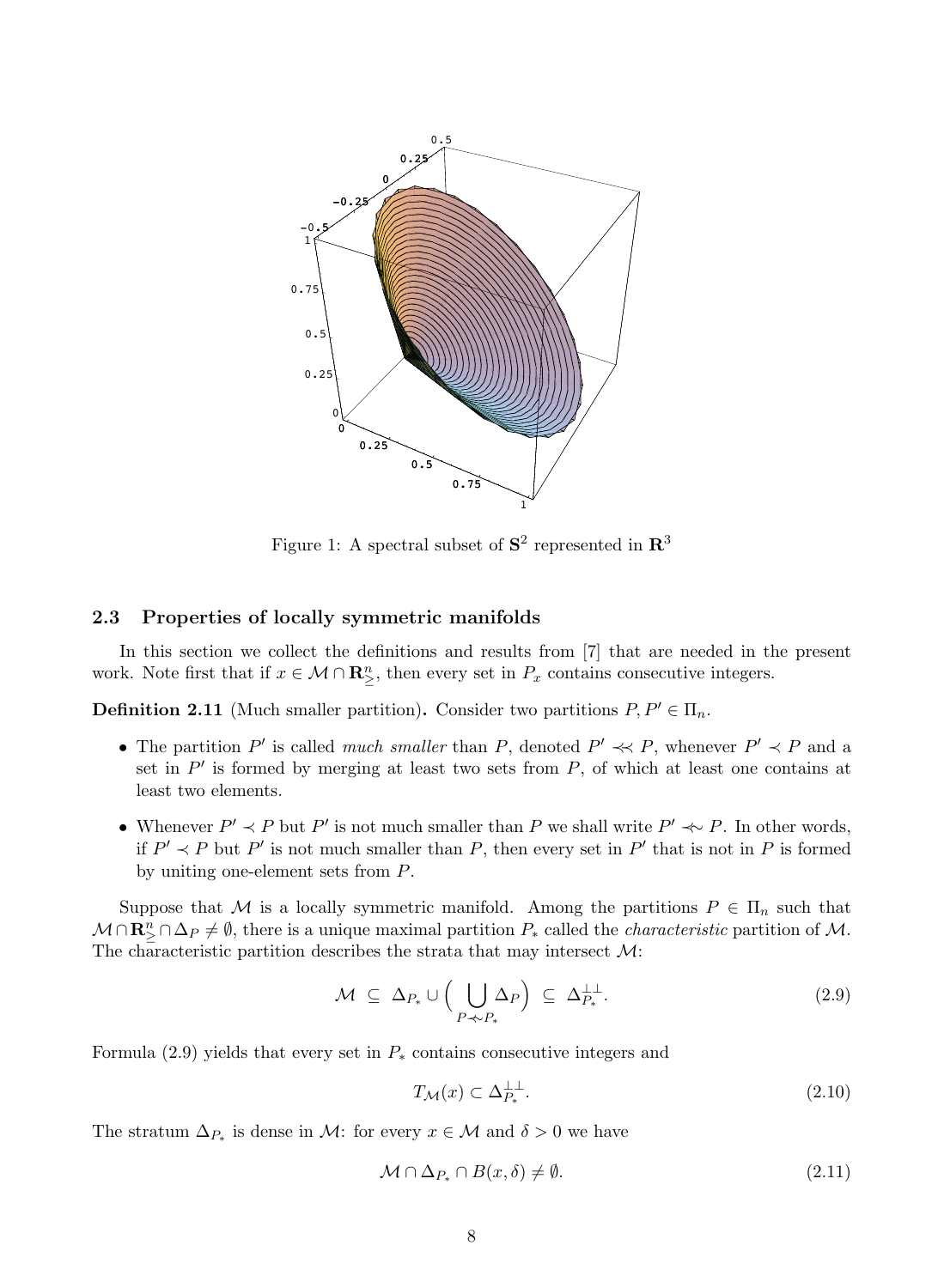Define

$$
\mathbb{N}_n^1 :=
$$
 the union of all sets in  $P_*$  with exactly one element, and

 $\mathbb{N}_n^2 :=$  the union of all sets in  $P_*$  with more than one elements.

Clearly,  $\mathbb{N}_n$  is the disjoint union of  $\mathbb{N}_n^1$  and  $\mathbb{N}_n^2$ . (Either  $\mathbb{N}_n^1$  or  $\mathbb{N}_n^2$  may possibly be empty.)

**Definition 2.12** (canonical split). The characteristic partition  $P_*$  of M yields a *canonical split* of  $\mathbf{R}^n$  as a direct sum of the spaces  $\mathbf{R}^{\mathbb{N}_n}$  and  $\mathbf{R}^{\mathbb{N}_n}$ , as follows: any vector  $x \in \mathbf{R}^n$  is represented as

$$
x = x^F \otimes x^M,\tag{2.12}
$$

where

- $x^F \in \mathbb{R}^{\mathbb{N}_n^1}$  is the subvector of x obtained by collecting the coordinates that have indices in one-element sets of  $P_*$ , preserving their relative order;
- $x^M \in \mathbb{R}^{\mathbb{N}_n^2}$  is the subvector of x obtained by collecting the remaining coordinates, preserving their order again.

It is readily seen that the canonical split is linear and also a reversible operation. Reversibility means that given any two vectors  $x^F \in \mathbf{R}^{\mathbb{N}_n^1}$  and  $x^M \in \mathbf{R}^{\mathbb{N}_n^2}$ , there is a unique vector  $x^F \otimes x^M \in \mathbf{R}^n$ , such that

 $(x^F \otimes x^M)^F = x^F$  and  $(x^F \otimes x^M)^M = x^M$ .

This operation is called *canonical product*. In the particular case  $P_* = id_n$  we have that  $x = x^F$  for all  $x \in \mathbb{R}^n$ .

**Definition 2.13.** A partition  $P \in \Pi_n$  is called  $P_*$ -decomposable if  $P \succeq P_{\circ}$  for some  $P_{\circ} \nightharpoonup P_*$ .

Note that a  $P_*$ -decomposable partition P has the following property: if a set in P contains elements from  $\mathbb{N}_n^1$  then it cannot contain elements from  $\mathbb{N}_n^2$ . According to (2.9), if  $x \in \mathcal{M}$ , then  $P_x$ is  $P_*$ -decomposable, moreover any  $P \succeq P_x$  is  $P_*$ -decomposable.

**Definition 2.14** ( $P_*$ -decomposition). For any  $P_*$ -decomposable partition P define the partitions  $P^F \in \Pi_{\mathbb{N}_n^1}$  and  $P^M \in \Pi_{\mathbb{N}_n^2}$  as follows

- $P<sup>F</sup>$  contains those sets of P that contain only elements from  $\mathbb{N}_n^1$ ;
- $P^M$  contains the remaining sets of P (those containing only elements from  $\mathbb{N}_n^2$ ).

The disjoint union  $P = P^F \cup P^M$  is called the  $P_*$ -decomposition of P.

For example, applying the  $P_*$ -decomposition to  $P_*$  yields  $P_*^F = id_{\mathbb{N}_n^1}$ . Notice that the  $P_{*}$ decomposition cannot be applied to partitions P that are much smaller than  $P_*$ , since these partitions may have sets containing elements from both  $\mathbb{N}_n^1$  and  $\mathbb{N}_n^2$ . We summarize the properties of  $P_*$  and the  $P_*$ -decomposition that are needed later.

**Proposition 2.15.** (i).  $P \Leftrightarrow P_*$  if and only if  $P^F \prec \text{id}_{\mathbb{N}_n^1}$  and  $P^M = P_*^M$ ;

(ii). If  $x \in \mathcal{M}$  and  $P_x \preceq P$ , then  $P_x^F \preceq P^F \preceq \text{id}_{\mathbb{N}_n^1}$  and  $P_*^M = P_x^M \preceq P^M$ .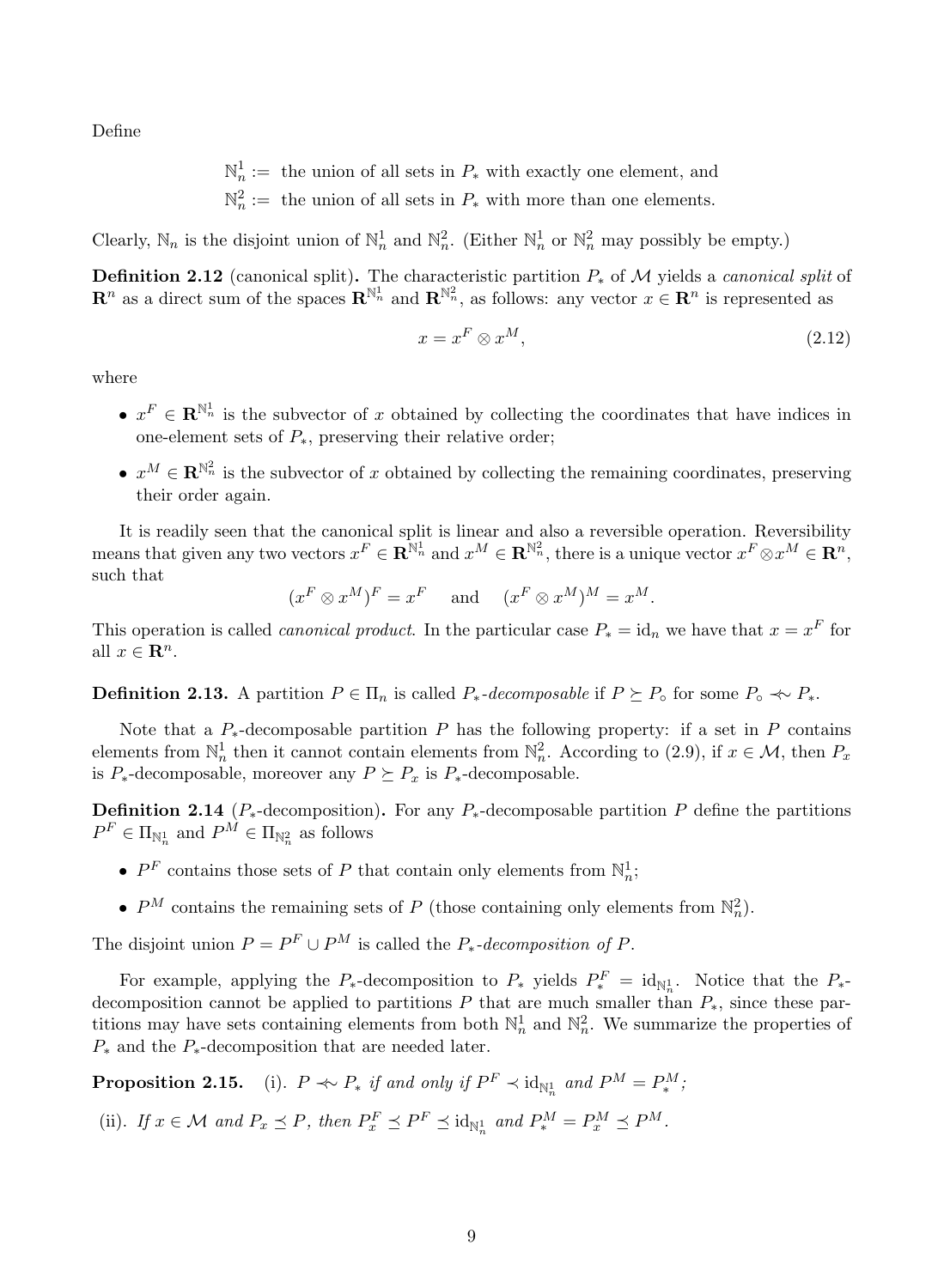If  $P \in \Pi_n$  is  $P_{*}$ -decomposable, then the partitions  $P^F \in \Pi_{\mathbb{N}_n}$  and  $P^M \in \Pi_{\mathbb{N}_n}$  define strata in  $\mathbf{R}^{\mathbb{N}_n^1}$  and  $\mathbf{R}^{\mathbb{N}_n^2}$ , respectively, see (2.1), (2.2), and (2.3). A glance at formulas (2.2) and (2.3) reveals the following relations:

$$
\Delta_P^{\perp \perp} = \Delta_{PF}^{\perp \perp} \otimes \Delta_{PM}^{\perp \perp} \quad \text{and} \quad \Delta_P^{\perp} = \Delta_{PF}^{\perp} \otimes \Delta_{PM}^{\perp}.
$$
 (2.13)

Denote by  $T_{\mathcal{M}}(x)$  and  $N_{\mathcal{M}}(x)$  the tangent and normal spaces of  $\mathcal{M}$  at a point  $x \in \mathcal{M} \cap \mathbb{R}^n_{\geq}$ . The local symmetry of M implies that these spaces are invariant under all permutations  $\sigma \in \Sigma_{x}^{\overline{n}}$ . For any  $x \in \mathcal{M}$ 

$$
T_{\mathcal{M}}(x) = (T_{\mathcal{M}}(x) \cap \Delta_{P_x}^{\perp \perp}) \oplus (T_{\mathcal{M}}(x) \cap \Delta_{P_x}^{\perp}), \text{ and } (2.14)
$$

$$
N_{\mathcal{M}}(x) = (N_{\mathcal{M}}(x) \cap \Delta_{P_x}^{\perp \perp}) \oplus (N_{\mathcal{M}}(x) \cap \Delta_{P_x}^{\perp}).
$$
\n(2.15)

It has been established in [7, Section 5.1] that for any  $x \in \mathcal{M}$ 

if 
$$
w \in T_{\mathcal{M}}(x)
$$
 then  $w^M \in \Delta_{P_x^M}^{\perp\perp}$ , and  $(2.16)$ 

if 
$$
v \in N_{\mathcal{M}}(x)
$$
 then  $v^F \in \Delta_{P_x^F}^{\perp}$ . 
$$
(2.17)
$$

Next lemma complements the structural property (2.16). It is proved in [7, Lemma 6.1].

**Lemma 2.16.** For every  $x \in M$  and  $\epsilon > 0$ , there exists a  $w \in T_M(x) \cap B(0, \epsilon)$ , such that in the vector  $w^F \in \mathbf{R}^{\mathbb{N}_n^1}$  every subvector  $w^F_I$  has distinct coordinates for every set  $I$  in the partition  $P_x^F$ .

In the rest of this section, we briefly recall a local equation, called tangential parametrization, for a submanifold of  $\mathbb{R}^n$ , specialized to our context of a locally symmetric manifold M.

To this end, let  $\pi_T : \mathbf{R}^n \to T_{\mathcal{M}}(x)$  denote the orthogonal projection onto the tangent space at x and let  $\pi_N$  be the orthogonal projection onto the normal space  $N_{\mathcal{M}}(x)$ . Let  $\bar{\pi}_T : \mathbb{R}^n \to x + T_{\mathcal{M}}(x)$ be the projection onto the affine space  $x + T_{\mathcal{M}}(x)$ , and similarly, let  $\bar{\pi}_N$  denote the projection of  $\mathbf{R}^n$  onto  $x + N_{\mathcal{M}}(x)$ . Note that for all  $y \in \mathbf{R}^n$  sufficiently close to x we have

$$
\bar{\pi}_T(y) + \bar{\pi}_N(y) = x + y. \tag{2.18}
$$

The local symmetry of M implies the existence of  $\delta > 0$  such that

$$
\sigma \bar{\pi}_T(y) = \bar{\pi}_T(\sigma y) \quad \text{and} \quad \sigma \bar{\pi}_N(y) = \bar{\pi}_N(\sigma y) \tag{2.19}
$$

for all  $y \in B(x,\delta)$  and all  $\sigma \in \Sigma_x^n$ . Shrinking further  $\delta > 0$  we can ensure that the following conditions hold.

- (A1) The restriction  $\bar{\pi}_T : \mathcal{M} \cap B(x,\delta) \to x + T_{\mathcal{M}}(x)$  is a diffeomorphism onto its image.
- (A2) The ball  $B(x, \delta)$  intersects only strata  $\Delta_P$  with  $P \succeq P_x$ .

Under the above conditions  $\mathcal{M} \cap B(x,\delta)$  is a strongly locally symmetric manifold (see Equation (2.5)). In addition, there exists a smooth map

$$
\phi \colon (x + T_{\mathcal{M}}(x)) \cap B(x, \delta) \to N_{\mathcal{M}}(x), \tag{2.20}
$$

such that

$$
\mathcal{M} \cap B(x,\delta) = \{ y + \phi(y) \in \mathbf{R}^n : y \in (x + T_{\mathcal{M}}(x)) \cap B(x,\delta) \}. \tag{2.21}
$$

In words, the function  $\phi$  measures the difference between the manifold and its tangent space. Clearly,  $\phi \equiv 0$  if M is an affine manifold around x. Note that, technically, the domain of the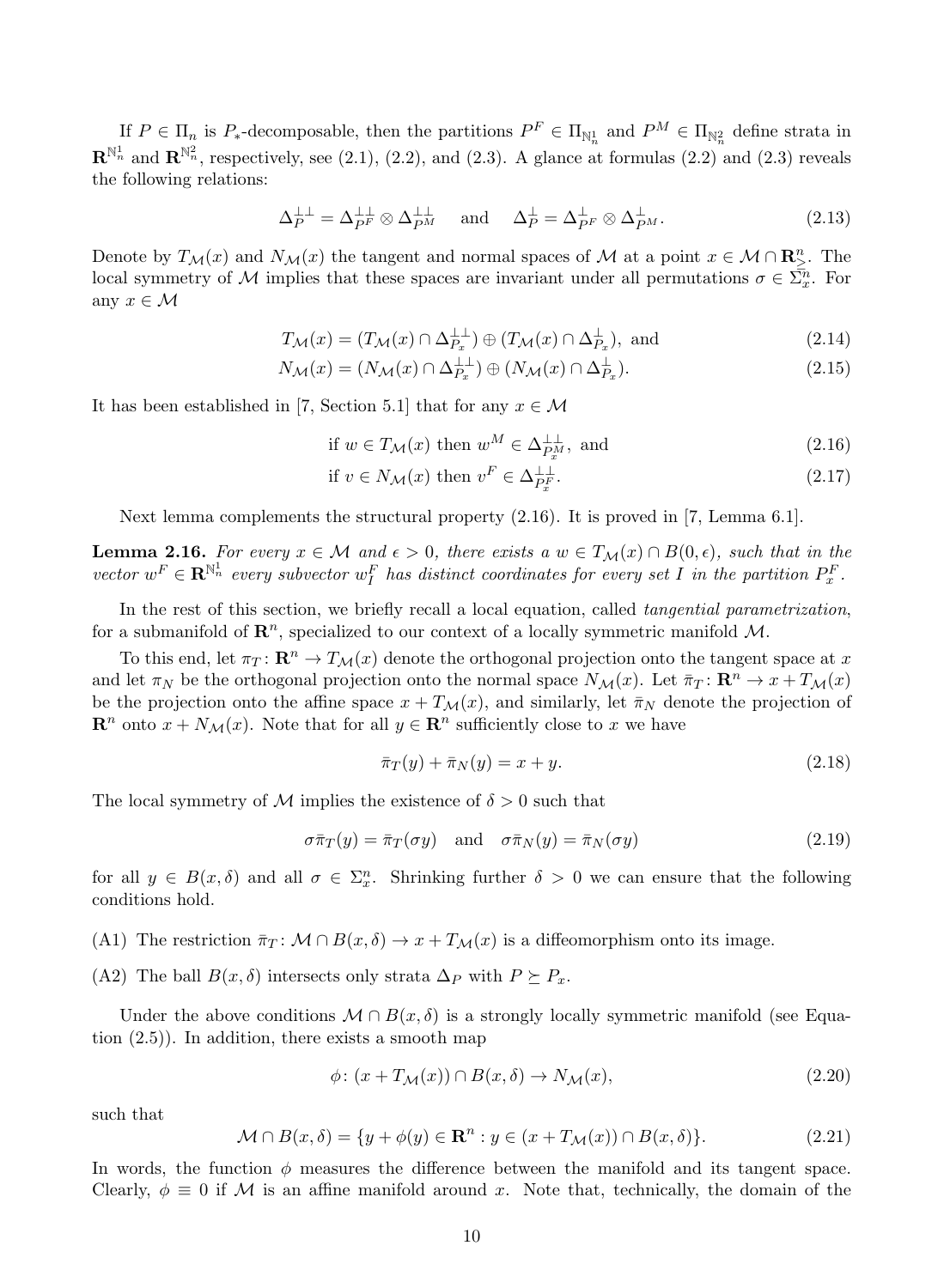map  $\phi$  is the (strongly symmetric) open set  $\bar{\pi}_T(\mathcal{M} \cap B(x,\delta))$ , which may be a proper subset of  $(x + T<sub>M</sub>(x)) \cap B(x, \delta)$ . For sake of readability we shall not introduce the more precise (but also more complicated notation) of a rectangular neighborhoods around  $x$ .

We say that the map  $\psi: (x + T_{\mathcal{M}}(x)) \cap B(x, \delta) \to \mathcal{M} \cap B(x, \delta)$  defined by

$$
\psi(y) = y + \phi(y) \tag{2.22}
$$

is the tangential parametrization of  $\mathcal M$  around x. This function is indeed smooth, one-to-one and onto, with a full rank Jacobian matrix  $J\psi(x)$ : it is a local diffeomorphism at x, and more precisely its inverse is  $\bar{\pi}_T$ , that is, locally  $\bar{\pi}_T(\psi(y)) = y$ . We are now ready to state the main result of [7] (namely, [7, Theorem 5.4]). We point out that the proof of (2.23) utilizes the fundamental relation  $(2.17)$  established in [7, Theorem 5.1].

**Theorem 2.17** (Tangential parametrization). Let  $x \in \mathcal{M}$ . Then, the function  $\phi$  in the tangential parametrization satisfies

$$
\phi(x) \in N_{\mathcal{M}}(x) \cap \Delta_{P_x}^{\perp \perp}.
$$
\n(2.23)

Moreover, for all  $y \in (x + T_M(x)) \cap B(x, \delta)$  and for all  $\sigma \in \Sigma_x^n$  we have

$$
\psi(\sigma y) = \sigma \psi(y) \tag{2.24}
$$

and

$$
\phi(\sigma y) = \sigma \phi(y) = \phi(y). \tag{2.25}
$$

### 3 Spectral manifolds

We begin this section with an example of the special case when the (locally symmetric) manifold M is (a relatively open subset of) a stratum  $\Delta_P$ . In this case, basic algebraic arguments allow to conclude directly that  $\lambda^{-1}(\mathcal{M})$  is a smooth manifold.

**Example 3.1** (Lift of stratum  $\Delta_P$ ). Suppose that the manifold M is (a relatively open subset of) a stratum  $\Delta_P$  and intersects  $\mathbb{R}^n_{\geq}$ . In this case, we show directly that the spectral set  $\lambda^{-1}(\mathcal{M})$  is an analytic (fiber) manifold using basic arguments exposed in Example 2.7. As stated therein, the orbit  $O_{\text{Diag}(x)}^n$  is a submanifold of  $S^n$  of dimension

$$
\sum_{1 \le i < j \le m} |I_i||I_j|,
$$

where  $P = \{I_1, \ldots, I_m\}$ . The key is to observe that, in our case, for any  $x \in \mathcal{M}$  we have

$$
\mathbf{O}^n_{\mathrm{Diag}(x)} ~\simeq~ \mathbf{O}^{|I_1|} \times \cdots \times \mathbf{O}^{|I_m|}
$$

and  $P_x = P$ . Then, all the orbits  $\mathbf{O}^n$ . Diag(x) are manifolds diffeomorphic to  $\mathbf{O}^n/\mathbf{O}^n_{\text{Diag}(\bar{x})}$  (fibers), whence of the same dimension. We deduce that  $\lambda^{-1}(\mathcal{M})$  is a submanifold of  $\mathbf{S}^n$  diffeomorphic to the direct product  $\mathcal{M} \times (\mathbf{O}^n/\mathbf{O}^n_{Diag(\bar{x})})$ , with dimension

$$
\dim \lambda^{-1}(\mathcal{M}) = d + \sum_{1 \le i < j \le m} |I_i||I_j|.\tag{3.1}
$$

The example is complete.

Г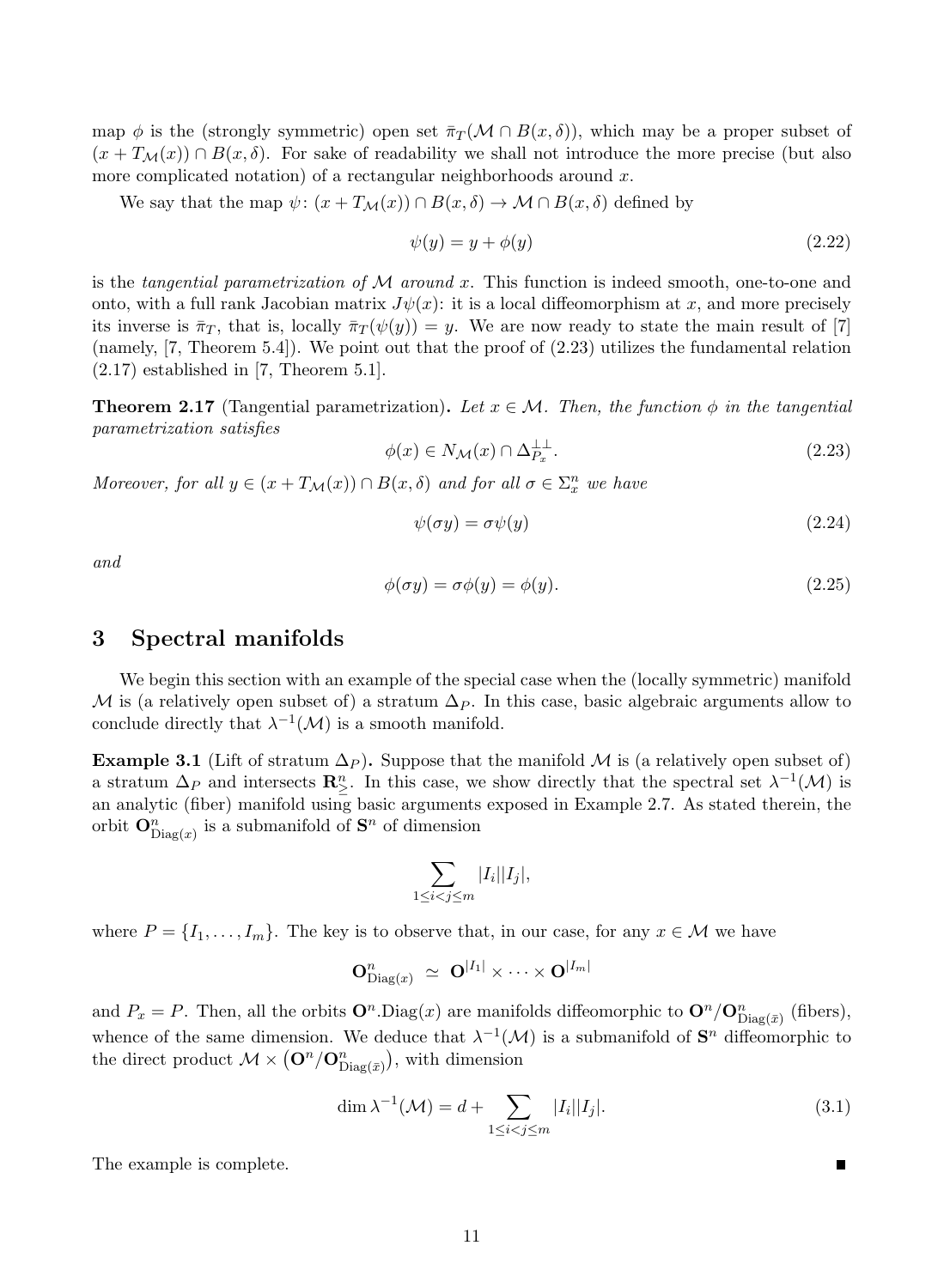The proof of the general situation (that is, M arbitrary locally symmetric manifold) is a generalization of the above arguments, albeit a nontrivial one. The strategy is more precisely explained in Section 3.2. Before this, in Section 3.1 we treat the special case  $P_* = id_n$ . In this case, the proof that a locally symmetric manifold lifts smoothly in  $S<sup>n</sup>$  runs out without extra technicalities, illustrating the main ideas. In addition, the main result in the special case  $P_* = id_n$  is a needed step in the general case.

Before we proceed, let us introduce the following definition.

**Definition 3.2** (Ordered partition). A partition  $P = \{I_1, \ldots, I_m\}$  of  $\mathbb{N}_n$  is called *ordered* if for any  $1 \leq i < j \leq m$  the smallest element in  $I_i$  is (strictly) smaller than the smallest element in  $I_j$ .

For example, the ordered version of the partition  $\{\{4\}, \{3, 2\}, \{1, 5\}\}\$  of  $\mathbb{N}_5$  is  $\{\{1, 5\}, \{2, 3\}, \{4\}\}.$ Consider an ordered partition  $P = \{I_1, \ldots, I_m\}$  of  $\mathbb{N}_n$ . Consider the space  $\mathbf{S}_P^n$  of all blockdiagonal symmetric matrices in which the  $\ell$ -th block is of size  $|I_{\ell}|$ , and denote by  $\mathbf{O}_{P}^{n}$  the subgroup of block-diagonal orthogonal matrices in which the  $\ell$ -th block is of size  $|I_{\ell}|$ . Denote by  $X_P = \text{Diag}(X_1, \ldots, X_m)$  an element of  $\mathbf{S}_P^n$ , where  $X_\ell \in \mathbf{S}^{|I_\ell|}$ . For any  $X_P \in \mathbf{S}_P^n$ , we define

$$
\lambda_P(X_P) := (\lambda(X_1), \ldots, \lambda(X_m)) \in \mathbf{R}^n.
$$

Note the difference between  $\lambda_P (X_P)$  and  $\lambda(X_P)$ : the coordinates of the vector  $\lambda_P (X_P)$  are ordered within each block, while those of  $\lambda(X_P)$  are ordered globally. For technical reasons we shall need a slight modification of Theorem 2.2 (Derivatives of spectral functions) to cover the case of spectral functions of the type  $f \circ \lambda_P$  on  $\mathbf{S}_P^n$ .

**Lemma 3.3.** Suppose that  $f: \mathbb{R}^n \to \mathbb{R}$  is locally symmetric at  $x \in \mathbb{R}^n_{\geq}$  and let  $\delta > 0$  be small enough. The function  $F: \mathbf{S}_{P_x}^n \to \mathbf{R}$  defined by  $F = f \circ \lambda_{P_x}$  is  $C^k$  on  $\lambda_{P_x}^{-1}$  $P_{P_x}^{-1}(B(x, \delta))$  if and only if f is  $C^k$  on  $B(x,\delta)$ . The Jacobian of  $f \circ \lambda_{P_x}$  at  $X \in \lambda_{P_x}^{-1}$  $_{P_x}^{-1}(B(x,\delta))$  applied to  $H \in \mathbf{S}_{P_x}^n$  is

$$
J(f \circ \lambda_{P_x})(X)[H] = J(f \circ \lambda)(X)[H].
$$

Here  $k \in \{1, 2, 3, \ldots, \infty, \omega\}.$ 

**Proof.** Let  $P_x = \{I_1, \ldots, I_m\}$  and let  $X = \text{Diag}(X_1, \ldots, X_m) \in \lambda_{P_x}^{-1}$  $P_x^{-1}(B(x,\delta))$ . Suppose  $B(x,\delta)$ intersects only strata  $\Delta_P$  with  $P \succeq P_x$ . The fact that  $x \in \mathbb{R}^n_\geq$  implies that  $\lambda_{\min}(X_\ell) > \lambda_{\max}(X_{\ell+1})$ for  $1 \leq \ell \leq m-1$ . Hence,  $\lambda_{P_x}(X) = \lambda(X)$  and the claim follows from Theorem 2.2.

# 3.1 Lift into  $S^n$  (case  $P_* = id_n$ )

In this section, we consider the case when  $P_* = id_n$ . This condition implies that  $P^F = P$  for any P<sub>\*</sub>-decomposable partition P and  $v^F = v$  for any  $v \in \mathbb{R}^n$ . Thus, Property (2.17) simplifies to

$$
N_{\mathcal{M}}(x) \subseteq \Delta_{P_x}^{\perp \perp} \quad \text{for all } x \in \mathcal{M}.
$$
\n(3.2)

The goal here is to establish, under conditions (A1)–(A2), that if  $x \in \mathcal{M} \cap \mathbb{R}^n_{\geq 0}$  the set  $\lambda_{P_x}^{-1}$  $\overline{P_x^1}(\mathcal{M} \cap$  $B(x,\delta)$ ) is a submanifold of  $\mathbf{S}_{P_x}^n$ , and to calculate its dimension. This is an intermediate step on the way to prove that  $\lambda^{-1}(\mathcal{M})$  is a submanifold of  $\mathbf{S}^n$ . The benefit of treating first the special case  $P_* = id_n$  is two fold. On the one hand the results in this subsection are needed later and on the other hand the succession of arguments in the general case is similar to the one here.

Using (3.2), we can exhibit easily a locally symmetric local equation of M. Thus, fix  $x \in \mathcal{M} \cap \mathbb{R}^n_\ge$ and recall the definitions of the projections  $\bar{\pi}_T$  and  $\bar{\pi}_N$ .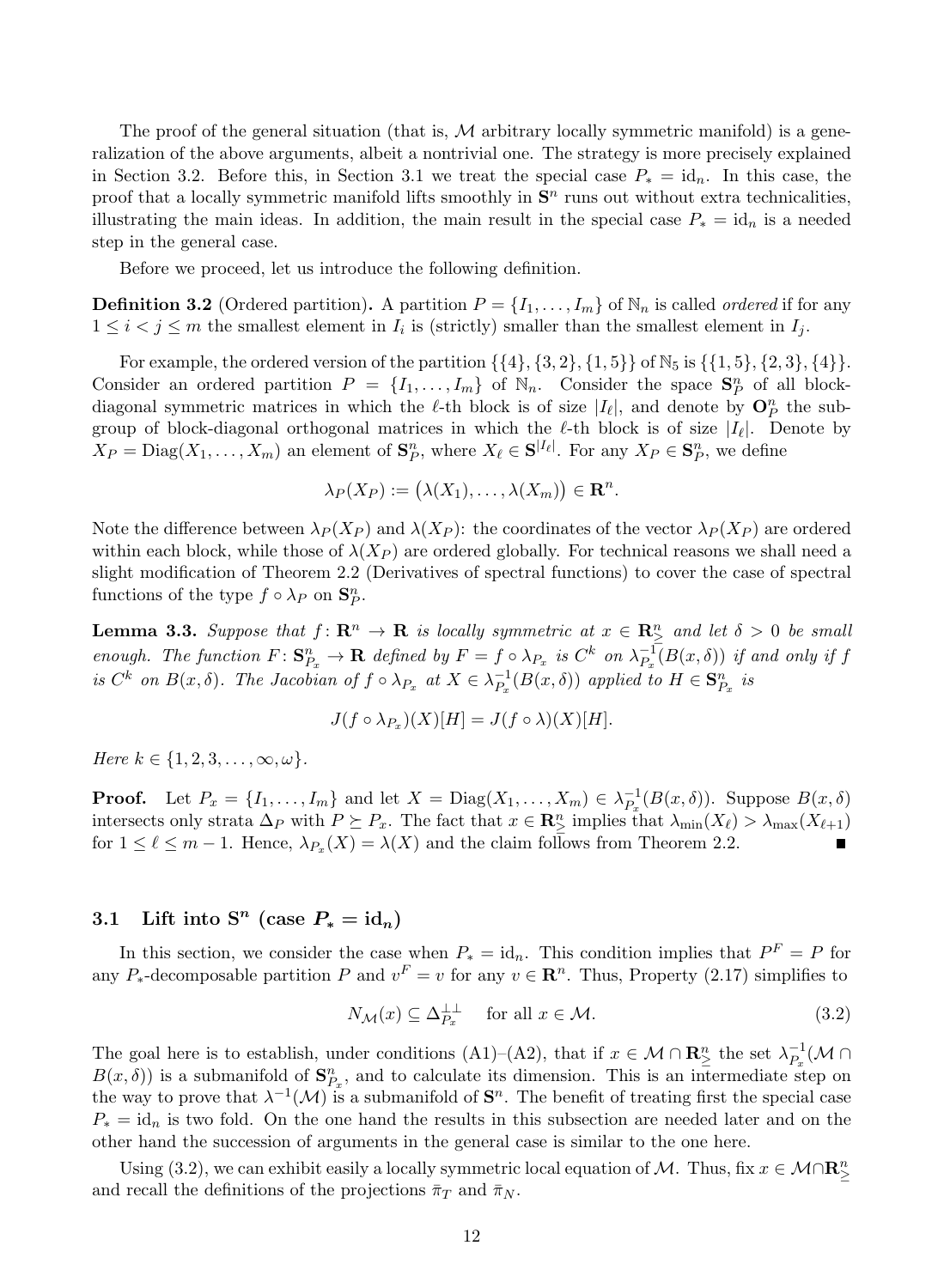**Lemma 3.4.** If  $P_* = id_n$  then  $\bar{\pi}_N$  is locally symmetric at x.

**Proof.** Take any  $y \in B(x, \delta')$ , where  $\delta > \delta' > 0$  is small so that  $B(x, \delta)$  intersects only strata  $\Delta_P$  for  $P \succeq P_x$ . Without loss of generality, there is  $z \in \mathcal{M} \cap B(x,\delta)$  such that  $\overline{\pi}_N(y) = \overline{\pi}_N(z)$ . The fact that  $z \in \Delta_{P_z}^{\perp \perp}$  together with (3.2), applied to z gives that  $z + N_{\mathcal{M}}(z) \subseteq \Delta_{P_z}^{\perp \perp}$ . Therefore  $\bar{\pi}_N(z) \in \Delta_{P_z}^{\perp \perp}$ , and consequently for all  $\sigma \in \Sigma_x^n$ , we have  $\bar{\pi}_N(\sigma y) = \sigma \bar{\pi}_N(y) = \sigma \bar{\pi}_N(z) = \bar{\pi}_N(z) = \bar{\pi}_N(y)$ . This means that  $\bar{\pi}_N$  is locally symmetric at x.

Recall also the definition of  $\phi$  given by (2.20) and the conditions on the ball  $B(x, \delta)$  there. Define the function

$$
\bar{\phi} \colon \begin{cases} B(x,\delta) \longrightarrow N_{\mathcal{M}}(x) \\ y \longmapsto x + \phi(\bar{\pi}_T(y)) - \bar{\pi}_N(y). \end{cases} \tag{3.3}
$$

**Lemma 3.5** (Existence of a locally symmetric local equation in the case  $P_* = id_n$ ). The function  $\bar{\phi}$ defined by (3.3) is a local equation of M around  $x \in M$  that is locally symmetric. In other words

$$
\bar{\phi}(\sigma y) = \sigma \bar{\phi}(y) = \bar{\phi}(y) \quad \text{for all } y \in B(x, \delta) \text{ and all } \sigma \in \Sigma_x^n.
$$

**Proof.** For  $y \in B(x, \delta)$  we have that

$$
\bar{\phi}(y) = 0 \iff \bar{\pi}_N(y) = x + \phi(\bar{\pi}_T(y)) \iff y = \bar{\pi}_T(y) + \phi(\bar{\pi}_T(y)) \iff y \in \mathcal{M} \cap B(x, \delta),
$$

using successively (2.18) and (2.21). The Jacobian mapping  $J\bar{\phi}(y)$  is a linear map from  $\mathbb{R}^n$ to  $N_{\mathcal{M}}(x)$ , which, when applied to any direction h, yields

$$
J\overline{\phi}(y)[h] = J\phi(\overline{\pi}_T(y))[\pi_T(h)] - \pi_N(h).
$$

Clearly, for  $h \in N_{\mathcal{M}}(x)$  we have  $J\overline{\phi}(x)[h] = -h$  showing that the Jacobian in onto and hence of full rank. Thus,  $\bar{\phi}$  is a local equation of M around x. In view of Theorem 2.17 and the symmetries of the projections, for any  $\sigma \in \Sigma_x^n$  and any  $y \in B(x,\delta)$  we have  $(\phi \circ \bar{\pi}_T)(\sigma y) = (\phi \circ \bar{\pi}_T)(y)$ . This, implies that

$$
\sigma^{-1}\overline{\phi}(\sigma y) = \sigma^{-1}(x + (\phi \circ \overline{\pi}_T)(y) - \sigma \overline{\pi}_N(y)) = \overline{\phi}(y).
$$

Since  $\bar{\phi}(y) \in N_{\mathcal{M}}(x) \subset \Delta_{P_x}^{\perp\perp}$ , we obtain the second claimed equality  $\sigma \bar{\phi}(y) = \bar{\phi}(y)$ . Г

Next, consider the map

$$
\bar{\Phi} \colon \begin{cases} \lambda_{P_x}^{-1}(B(x,\delta)) \longrightarrow N_{\mathcal{M}}(x) \\ X \longmapsto (\bar{\phi} \circ \lambda_{P_x})(X) = x + \phi(\bar{\pi}_T(\lambda_{P_x}(X))) - \bar{\pi}_N(\lambda_{P_x}(X)). \end{cases} (3.4)
$$

Since  $\bar{\phi}$  is a local equation of M around x, we deduce that for  $X \in \mathbf{S}_{P_x}^n$ 

$$
X \in \lambda_{P_x}^{-1}(\mathcal{M} \cap B(x,\delta)) \iff \lambda_{P_x}(X) \in \mathcal{M} \cap B(x,\delta) \iff \bar{\Phi}(X) = 0. \tag{3.5}
$$

Thus, in order to prove that  $\bar{\Phi}$  is a local equation for  $\lambda_P^{-1}$  $P_{P_x}^{-1}(\mathcal{M} \cap B(x,\delta))$ , it remains to establish that  $\bar{\Phi}$  is  $C^k$ -differentiable and that its Jacobian  $J\bar{\Phi}$  has full rank at  $X \in \lambda_P^{-1}$  $P_{\text{r}}^{-1}(x)$ . This is accomplished in Theorem 3.7. First we need the following lemma.

**Lemma 3.6.** The function  $\bar{\pi}_N \circ \lambda_{P_x}$  is analytic on  $\lambda_{P_x}^{-1}$  $P_{p_x}^{-1}(B(x,\delta))$ . Moreover, at any  $X \in \lambda_{P_x}^{-1}$  $P_x^{-1}(B(x,\delta))$ and any direction  $H \in \mathbf{S}_{P_x}^n$  we have

$$
J(\bar{\pi}_N \circ \lambda_{P_x})(X)[H] = \pi_N(\text{diag}(UHU^{\top})),
$$

where  $U \in \mathbf{O}_{P_x}^n$  is such that  $X = U^{\top}(\text{Diag }\lambda_{P_x}(X))U$ .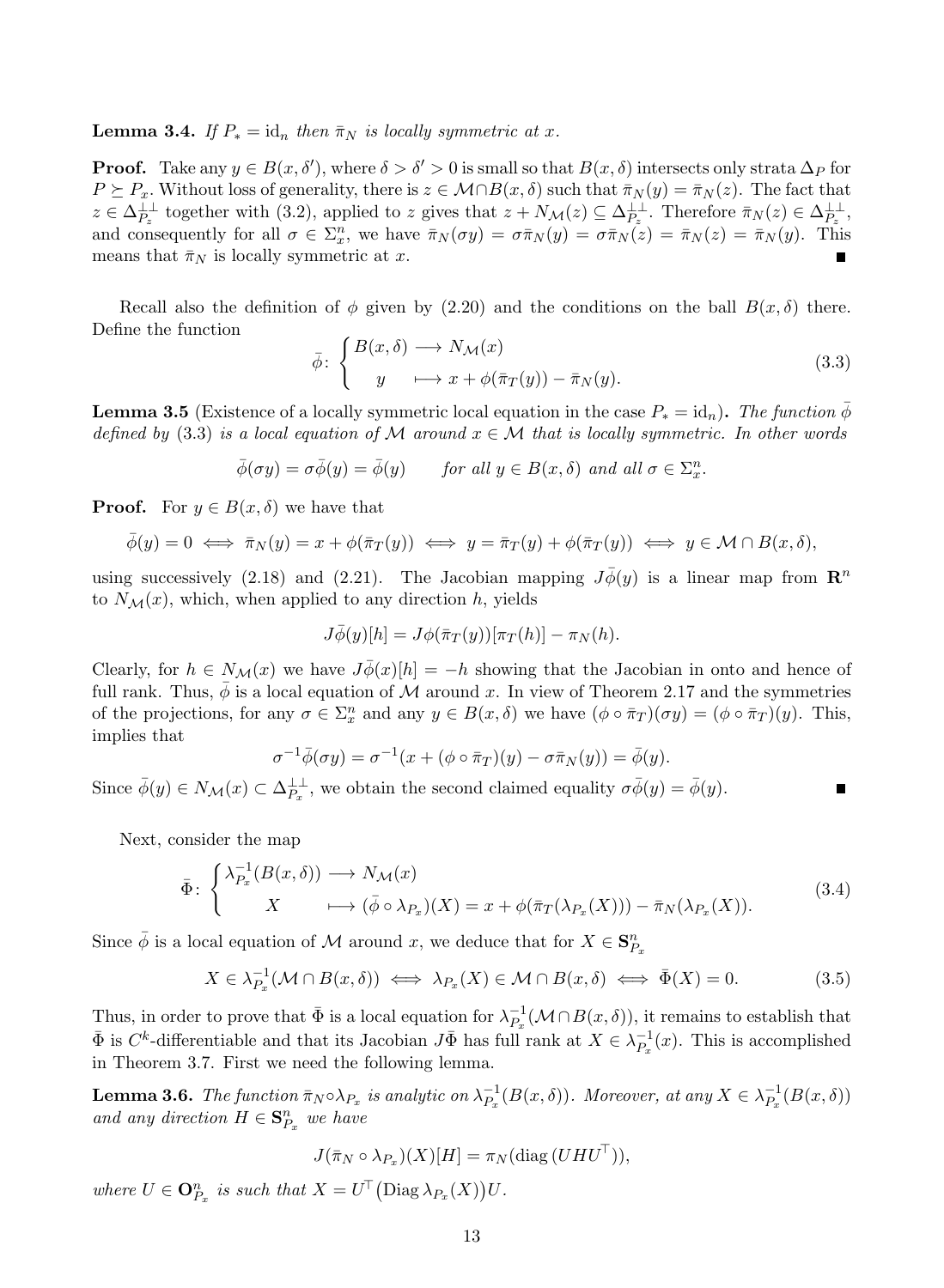**Proof.** By Lemma 3.4,  $\bar{\pi}_N$  is locally symmetric at x. By Lemma 3.3,  $\bar{\pi}_N \circ \lambda_{P_x}$  is analytic on  $\lambda_{P_{n}}^{-1}$  $_{P_x}^{-1}(B(x,\delta))$ . Its Jacobian at  $X \in \lambda_{P_x}^{-1}$  $P_x^{-1}(B(x,\delta))$  in the direction  $H \in \mathbf{S}_{P_x}^n$  is

$$
J(\bar{\pi}_N \circ \lambda_{P_x})(X)[H] = J(\bar{\pi}_N \circ \lambda)(X)[H] = J\bar{\pi}_N(\lambda(X))[\text{diag}(UHU^{\top})] = \pi_N(\text{diag}(UHU^{\top})),
$$

Г

where the second equality following by  $(2.4)$ .

**Theorem 3.7** (Main result (case  $P_* = id_n$ )). Let M be a locally symmetric  $C^k$  submanifold of  $\mathbf{R}^n$  of dimension d. Suppose  $P_* = \mathrm{id}_n$ , fix  $x \in \mathcal{M} \cap \mathbf{R}^n_{\geq}$  and let  $\delta > 0$  be such that conditions  $(A1)$ – $(A2)$  hold. Then,  $\lambda^{-1}(\mathcal{M} \cap B(x, \delta))$  is a  $C^k$  submanifold of  $S^n$  with codimension  $n-d$ . Here  $k \in \{2, 3, \ldots, \infty, \omega\}.$ 

**Proof.** By Theorem 2.17 and (2.19), the function  $\phi \circ \bar{\pi}_T$  is locally symmetric at x. Therefore Lemma 3.3 yields that  $\phi \circ \bar{\pi}_T \circ \lambda_{P_x}$  is  $C^k$  on  $\lambda_{P_x}^{-1}$  $P_{p_x}^{-1}(B(x,\delta)) = \lambda^{-1}(B(x,\delta)).$  Combining this with Lemma 3.6, we deduce that the function  $\bar{\Phi}$  defined by (3.4) is  $C^k$  on  $\lambda^{-1}(B(x,\delta))$ .

Let us now show that the Jacobian  $J\bar{\Phi}$  has full rank at  $X \in \lambda^{-1}(B(x,\delta))$ . First, the gradient of the *i*-th coordinate function  $\phi_i \circ \overline{\pi}_T$  at x applied to the direction h is

$$
\nabla(\phi_i \circ \bar{\pi}_T)(x)[h] = \nabla \phi_i(\bar{\pi}_T(x))[\pi_T(h)].
$$

Second, Lemma 3.3 and Theorem 2.2 give that the gradient of  $\phi_i \circ \bar{\pi}_T \circ \lambda$  at X in the direction  $H \in \mathbf{S}^n$  is

$$
\nabla(\phi_i \circ \bar{\pi}_T \circ \lambda)(X)[H] = \nabla \phi_i(\bar{\pi}_T(\lambda(X)))[\pi_T(\text{diag}(UHU^{\top}))],
$$

where  $U \in \mathbf{O}^n$  is such that  $X = U^{\top}(\text{Diag }\lambda(X))U$ . Combining this with Lemma 3.6 we obtain the following expression for the derivative of the map  $\bar{\Phi}$ :

$$
J\overline{\Phi}(X)[H] = J\phi(\overline{\pi}_T(\lambda(X)))[\pi_T(\operatorname{diag}(UHU^{\top}))] - \pi_N(\operatorname{diag}(UHU^{\top}))
$$

Notice that for any  $h \in N_{\mathcal{M}}(x)$  defining  $H := U^{\top}(\text{Diag } h)U \in \mathbf{S}^n$  we have

$$
J\bar{\Phi}(X)[H] = -h,
$$

showing that the linear map  $J\bar{\Phi}(X)$ :  $S^n \to N_{\mathcal{M}}(x)$  is onto and thus has full rank. In view of (3.5),  $\bar{\Phi}$  is a local equation of M around X.

Since  $d = \dim(M) = \dim(T_{\mathcal{M}}(x))$  and  $\dim(N_{\mathcal{M}}(x)) = n - d$  and since  $\bar{\phi}$  and  $\bar{\Phi}$  are local equations of the manifolds M and  $\lambda^{-1}(\mathcal{M} \cap B(x, \delta))$  respectively, these manifolds have the same codimension  $n - d$ .

### 3.2 Reduction of the ambient space (general case)

We now consider a manifold M with general characteristic partition  $P_*$  and  $\delta > 0$  such that conditions  $(A1)$ – $(A2)$  hold. Using  $(2.21)$  and  $(2.23)$  we obtain the inclusion

$$
\mathcal{M} \cap B(x,\delta) \subset \left(x + T_{\mathcal{M}}(x) \oplus \left(N_{\mathcal{M}}(x) \cap \Delta_{P_x}^{\perp \perp}\right)\right) \cap B(x,\delta).
$$

To define a local equation of  $\mathcal M$  in the appropriate space, we introduced the reduced tangent and normal spaces.

$$
T_{\mathcal{M}}^{\text{red}}(x) := T_{\mathcal{M}}(x) \cap \Delta_{P_x}^{\perp} \qquad \text{and} \qquad N_{\mathcal{M}}^{\text{red}}(x) := N_{\mathcal{M}}(x) \cap \Delta_{P_x}^{\perp \perp}.
$$
 (3.6)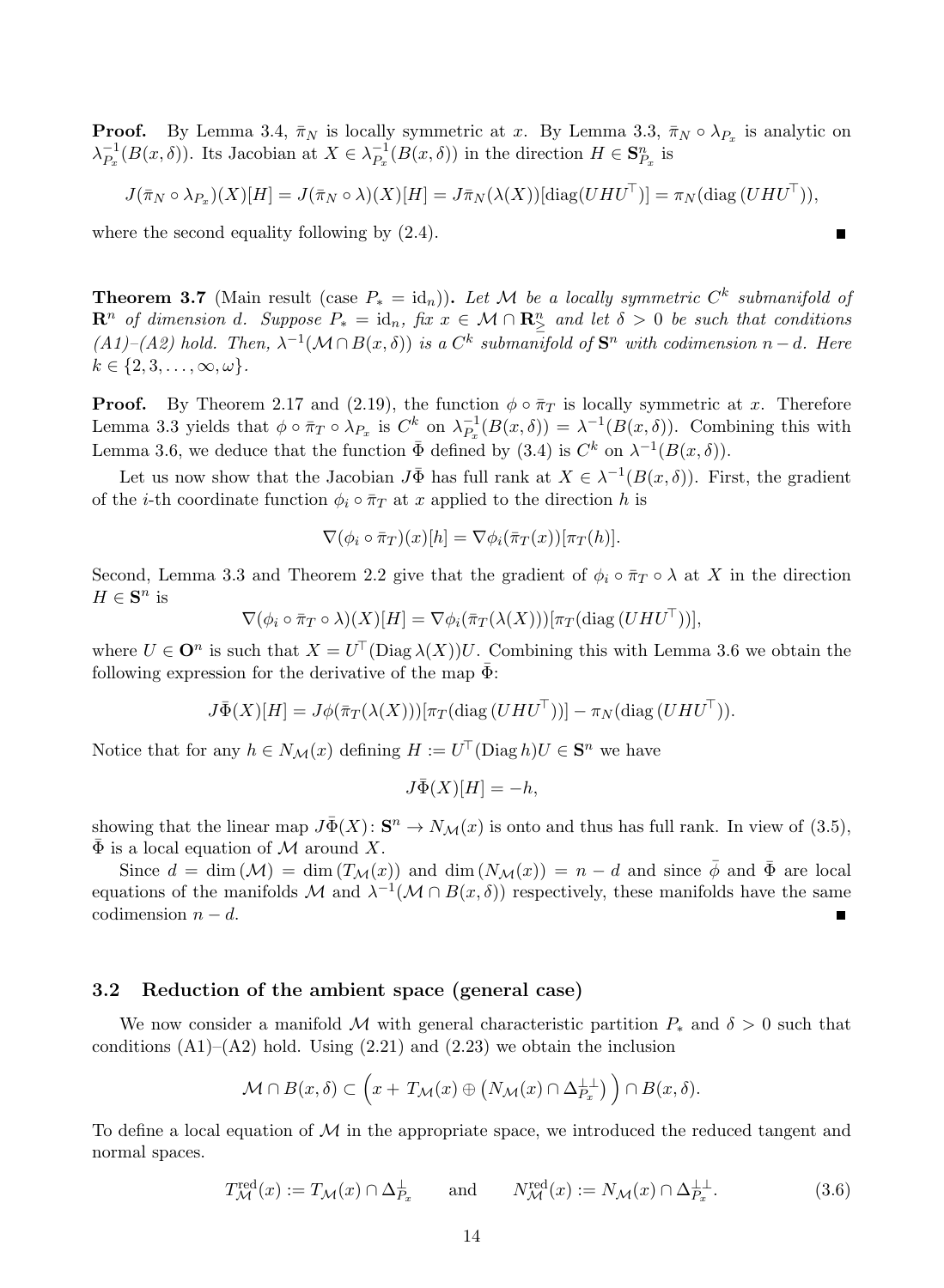Note that theses spaces are invariant under permutations  $\sigma \in \Sigma_{x}^{n}$ . For later use when calculating the dimension of spectral manifolds, we denote

$$
n^{\text{red}} := \dim N^{\text{red}}_{\mathcal{M}}(x). \tag{3.7}
$$

We now describe the set on which the local equation of  $\lambda^{-1}(\mathcal{M})$  will be defined. Let  $x = x^F \otimes x^M$ be the canonical split of x in  $\mathbb{R}^n$ . Naturally  $B(x^F, \delta_1)$  denotes the open ball in  $\mathbb{R}^{\mathbb{N}_n^1}$  centered at  $x^F$ with radius  $\delta_1$ , and  $B(x^M, \delta_2)$  denotes the open ball in  $\mathbb{R}^{\mathbb{N}_n^2}$  centered at  $x^M$  with radius  $\delta_2$ . Define the following rectangular neighborhood of  $x$ 

$$
B(x, \delta_1, \delta_2) := B(x^F, \delta_1) \otimes B(x^M, \delta_2).
$$

Choose  $\delta_1, \delta_2$  so that  $B(x, \delta_1, \delta_2) \subset B(x, \delta)$ . By conditions  $(A1)$ – $(A2)$  and Proposition 2.15 (ii), the ball  $B(x^F, \delta_1)$  intersects only strata  $\Delta_{PF} \subset \mathbf{R}^{\mathbb{N}_n}$  for  $P^F \succeq P_x^F$ , and similarly for the ball  $B(x^M, \delta_2)$ . Thus,  $B(x, \delta_1, \delta_2)$  is invariant under permutations  $\sigma \in \Sigma_x^n$ . The key element in our next development is going to be the set

$$
\mathcal{D} := (x + T_{\mathcal{M}}(x) \oplus N_{\mathcal{M}}^{\text{red}}(x)) \cap B(x, \delta_1, \delta_2), \tag{3.8}
$$

which will play the role of a new ambient space. Indeed,  $\mathcal D$  is an affine manifold of  $\mathbb R^n$  and will be the domain of a symmetric local equation of  $M$ . We gather properties of  $D$  in the next proposition.

**Proposition 3.8** (Properties of  $\mathcal{D}$ ). In the situation above, there holds

$$
T_{\mathcal{M}}(x) \oplus N_{\mathcal{M}}^{\text{red}}(x) = T_{\mathcal{M}}^{\text{red}}(x) \oplus \Delta_{P_x}^{\perp \perp}.
$$
\n(3.9)

Hence, we can reformulate

$$
\mathcal{D} = \left(x + \left(T_{\mathcal{M}}^{\text{red}}(x) \oplus \Delta_{P_x}^{\perp \perp}\right)\right) \cap B(x, \delta_1, \delta_2).
$$

Moreover, the set  $D$  is invariant under all permutations  $\sigma \in \Sigma_x^n$ , and hence it is a locally symmetric set.

**Proof.** Indeed, applying successively (3.6), (2.14) and since  $T_M(x)$  and  $N_M(x)$  are orthogonal complements, we have

$$
T_{\mathcal{M}}(x) \oplus N_{\mathcal{M}}^{\text{red}}(x) = T_{\mathcal{M}}(x) \oplus (N_{\mathcal{M}}(x) \cap \Delta_{P_x}^{\perp \perp})
$$
  
\n
$$
= (T_{\mathcal{M}}(x) \cap \Delta_{P_x}^{\perp}) \oplus (T_{\mathcal{M}}(x) \cap \Delta_{P_x}^{\perp \perp}) \oplus (N_{\mathcal{M}}(x) \cap \Delta_{P_x}^{\perp \perp})
$$
  
\n
$$
= (T_{\mathcal{M}}(x) \cap \Delta_{P_x}^{\perp}) \oplus \Delta_{P_x}^{\perp \perp}
$$
  
\n
$$
= T_{\mathcal{M}}^{\text{red}}(x) \oplus \Delta_{P_x}^{\perp \perp},
$$

which yields (3.9) since  $x \in \Delta_{P_x}^{\perp \perp}$  and  $0 \in T^{\text{red}}_{\mathcal{M}}(x)$ . The invariance of  $\mathcal D$  follows from the invariance of each set in the intersection.

Let  $\bar{\pi}_N^{\text{red}}$  and  $\pi_N^{\text{red}}$  be the projections onto  $x + N^{\text{red}}_{\mathcal{M}}(x)$  and  $N^{\text{red}}_{\mathcal{M}}(x)$  respectively. Note that

$$
x + y = \overline{\pi}_T(y) + \overline{\pi}_N^{\text{red}}(y) \qquad \text{for all } y \in x + T_{\mathcal{M}}(x) \oplus N_{\mathcal{M}}^{\text{red}}(x). \tag{3.10}
$$

The next result is the analogue of Lemma 3.4.

**Lemma 3.9** (Local symmetry of  $\bar{\pi}_N^{\text{red}}$ ). The projection  $\bar{\pi}_N^{\text{red}}$  is locally symmetric at x.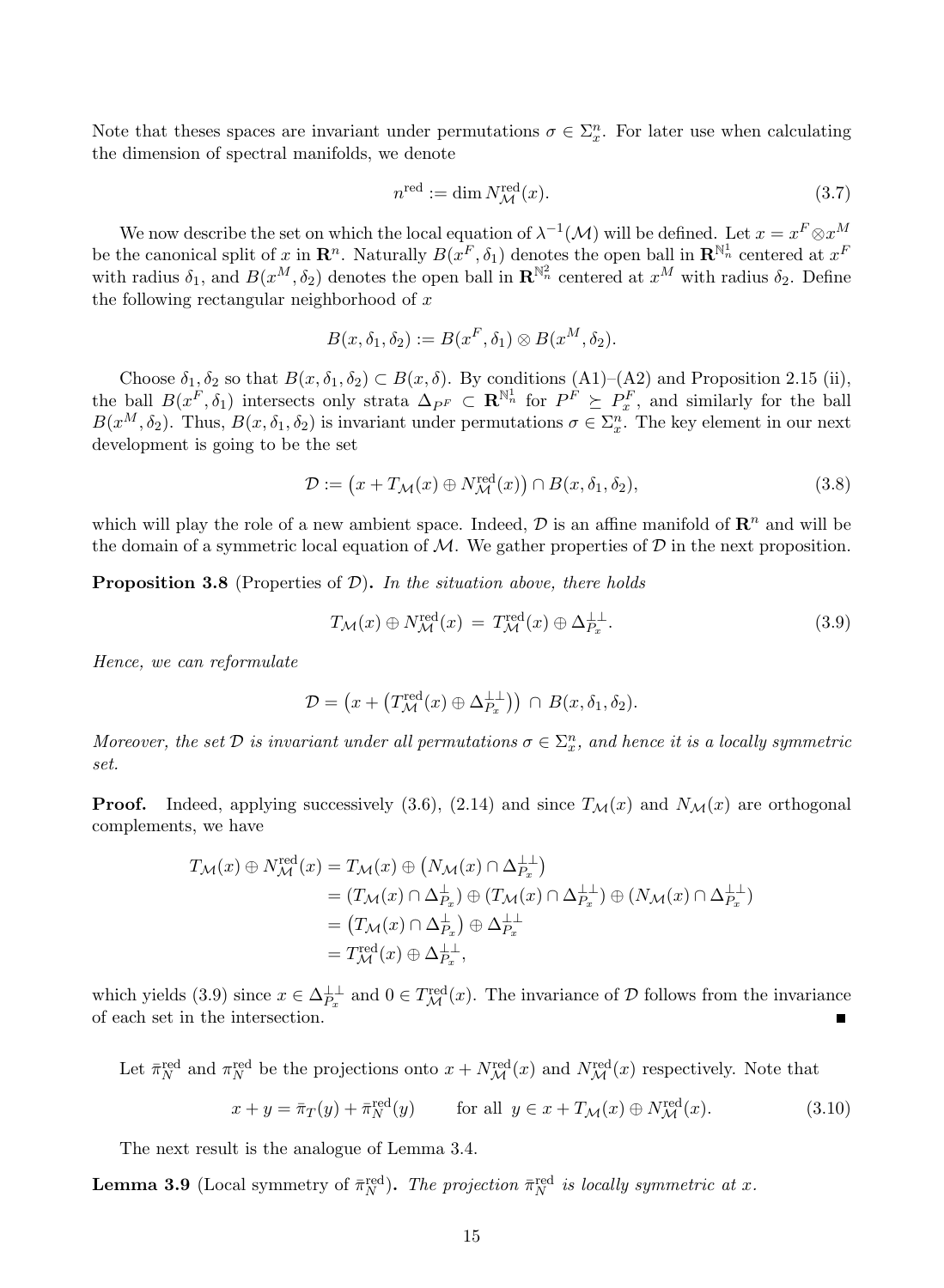**Proof.** Projecting onto  $x + N_{\mathcal{M}}^{\text{red}}(x)$  can be accomplished in two steps. First projecting onto  $x + \Delta_{P_x}^{\perp\perp}$ **Proof.** Projecting onto  $x + Ny$  (x) can be accomplished in two steps. Prist projecting onto  $x + \Delta_{P_x}^P$  and then onto  $x + Ny^{red}(x)$ . Now, the projection onto  $x + \Delta_{P_x}^{\perp \perp}$  is given by  $y \mapsto x + \frac{1}{|\Sigma_x^n|} \sum_{z \in \Sigma_n^n} \sigma_z$ σ∈Σ<sup>n</sup> x σy, see [7, Lemma 2.9]. Since it is locally symmetric at  $x$ , the result follows.

Similarly to (3.3) we define the map

$$
\bar{\phi} \colon \begin{cases} \mathcal{D} \longrightarrow N_{\mathcal{M}}^{\text{red}}(x) \\ y \longmapsto x + \phi(\bar{\pi}_T(y)) - \bar{\pi}_N^{\text{red}}(y). \end{cases} \tag{3.11}
$$

The next lemma is an analogue of Lemma 3.5.

**Lemma 3.10** (Existence of a locally symmetric local equation). The map  $\bar{\phi}$  is well-defined, locally symmetric, and is a local equation of  $\mathcal M$  around x.

**Proof.** The set D is chosen so that  $\phi$  is well-defined. Thanks to (2.23) and the fact that  $x - \bar{\pi}_N^{\text{red}}(y) \in N^{\text{red}}_{\mathcal{M}}(x)$ , the range of  $\bar{\phi}$  is in  $N^{\text{red}}_{\mathcal{M}}(x)$ . The remainder of the proof follows closely that of Lemma 3.5. For all  $y \in \mathcal{D}$ , in view of (3.10), (2.21) and Theorem 2.17 we obtain

$$
\bar{\phi}(y) = 0 \iff \bar{\pi}_N^{\text{red}}(y) = x + \phi(\bar{\pi}_T(y)) \iff y = \bar{\pi}_T(y) + \phi(\bar{\pi}_T(y)) \iff y \in \mathcal{M} \cap B(x, \delta).
$$

The Jacobian of  $\bar{\phi}$  at y is a linear map from  $T_{\mathcal{M}}(x) \oplus N_{\mathcal{M}}^{\text{red}}(x)$  to  $N_{\mathcal{M}}^{\text{red}}(x)$ , given by

$$
J\overline{\phi}(y)[h] = J\phi(\overline{\pi}_T(y))[\pi_T(h)] - \pi_N^{\text{red}}(h).
$$

Clearly, for  $h \in N^{\text{red}}_{\mathcal{M}}(x)$  we have  $J\overline{\phi}(x)[h] = -h$  showing that the Jacobian  $J\overline{\phi}$  at x is onto and has a full rank. Thus,  $\phi$  is a local equation of M around x. Finally, for any  $\sigma \in \Sigma_x^n$  and any  $y \in \mathcal{D}$ , Theorem 2.17 shows that  $\phi(\bar{\pi}_T(\sigma y)) = \phi(\sigma \bar{\pi}_T(y)) = \phi(\bar{\pi}_T(y))$ . Together with Lemma 3.9, the local symmetry of  $\bar{\phi}$  follows.

We introduce the spectral function  $\bar{\Phi}$  associated with  $\bar{\phi}$ 

$$
\bar{\Phi} \colon \begin{cases} \lambda^{-1}(\mathcal{D}) \longrightarrow N_{\mathcal{M}}^{\text{red}}(x) \\ X \longmapsto (\bar{\phi} \circ \lambda)(X) = x + \phi(\bar{\pi}_T(\lambda(X))) - \bar{\pi}_N^{\text{red}}(\lambda(X)). \end{cases} (3.12)
$$

By construction, we get that the zeros of  $\bar{\Phi}$  characterize M, since

$$
X \in \lambda^{-1}(\mathcal{M} \cap B(x,\delta)) \iff \lambda(X) \in \mathcal{M} \cap B(x,\delta) \iff \bar{\Phi}(X) = 0. \tag{3.13}
$$

At this stage, let us compare (3.12) with (3.4) and the particular treatment in Section 3.1. In Section 3.1 we had  $N_{\mathcal{M}}(x) \subseteq \Delta_{P_x}^{\perp\perp}$  yielding  $N_{\mathcal{M}}^{\text{red}}(x) = N_{\mathcal{M}}(x)$  and thus  $\mathcal{D} = B(x, \delta_1, \delta_2)$ , an open subset of  $\mathbb{R}^n$ . Unfortunately, in the general case, there is an extra difficulty, which stems from the fact that D is not open in  $\mathbf{R}^n$  and consequently the function  $\bar{\Phi}$  is defined on a subset  $\lambda^{-1}(\mathcal{D})$  of  $S<sup>n</sup>$ , of lower dimension. For this reason, the plan of action is as follows.

- 1. Transfer of local approximation. Show that the set  $\lambda^{-1}(\mathcal{D})$  is an analytic manifold locally around  $X \in \lambda^{-1}(x)$  and calculate its dimension;
- 2. Transfer of local equation. Show that the function  $\bar{\Phi}$  defined on  $\lambda^{-1}(\mathcal{D})$  is differentiable with derivative at X of full rank (as a linear map on the tangent space of  $\lambda^{-1}(\mathcal{D})$ ).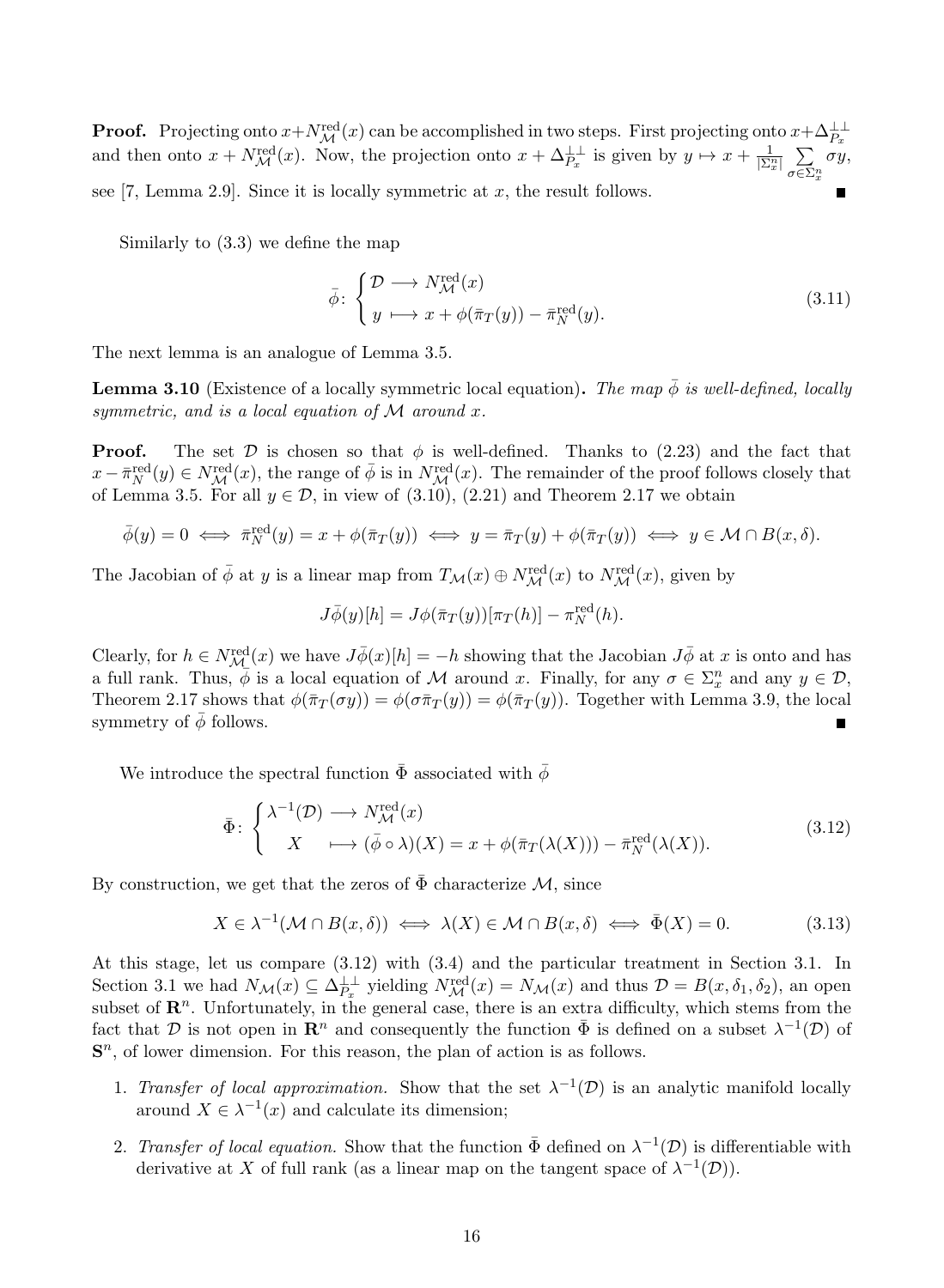#### 3.3 Transfer of the local approximation

The goal of this section is to show that locally around  $X \in \lambda^{-1}(x)$  the set  $\lambda^{-1}(\mathcal{D})$  is an analytic submanifold of  $S<sup>n</sup>$ . We do this in two steps: the first step consists of showing that the  $F$ -part and the M-part of D give rise to two analytic submanifolds in the spaces  $S_{pF}^{N_h^1}$  $\frac{|\mathbb{N}^1_n|}{P^F_x}$  and  $\mathbf{S}_{P^M_x}^{|\mathbb{N}^2_n|}$ The second step shows that 'intertwining' the two parts preserves this property in the space  $\mathbf{S}^n$ .  $P_x^M$  correspondingly. Suppose the partition  $P_x = P_x^F \cup P_x^M$  has sets

$$
P_x^F = \{I_1, \dots, I_\kappa\} \quad \text{and} \quad P_x^M = \{I_{\kappa+1}, \dots, I_{\kappa+m}\}.
$$
 (3.14)

**Lemma 3.11** (Decomposition of  $\mathcal{D}$ ). The affine manifold  $\mathcal{D}$  can be decomposed as follows

$$
\mathcal{D}=\big\{y^F\otimes y^M: \quad y^F\in\mathcal{D}^F,\ y^M\in\mathcal{D}^M\big\},
$$

where  $\mathcal{D}^F$  and  $\mathcal{D}^M$  are affine manifolds defined by:

$$
\mathcal{D}^F := ([T^{\text{red}}_{\mathcal{M}}(x)]^F \oplus \Delta_{P_x^F}) \cap B(x^F, \delta_1), \text{ and}
$$
  

$$
\mathcal{D}^M := \Delta_{P_x^M} \cap B(x^M, \delta_2),
$$

where  $[T^{\text{red}}_{\mathcal{M}}(x)]^F$  is the F-part of the reduced space  $T^{\text{red}}_{\mathcal{M}}(x)$ . The sets  $\mathcal{D}^F$  and  $\mathcal{D}^M$  are locally symmetric and

$$
\dim \mathcal{D}^F = d + n^{\text{red}} - m.
$$

**Proof.** Recalling the definition of  $T^{\text{red}}_{\mathcal{M}}(\bar{x})$  and using (2.16) and the right part of (2.13), one sees that for every  $y = y^F \otimes y^M \in T^{\text{red}}_{\mathcal{M}}(x)$  we have  $y^M = 0$ . Using the left part of (2.13) with  $P = P_x$ , combined with Proposition 3.8 yields

$$
\mathcal{D} = \{ y^F \otimes y^M : y^F \in \left( [T^{\text{red}}_{\mathcal{M}}(x)]^F \oplus \Delta^{\perp}_{P_x^F} \right) \cap B(x^F, \delta_1), y^M \in \Delta^{\perp}_{P_x^M} \cap B(x^M, \delta_2) \} \n= \{ y^F \otimes y^M : y^F \in \left( [T^{\text{red}}_{\mathcal{M}}(x)]^F \oplus \Delta_{P_x^F} \right) \cap B(x^F, \delta_1), y^M \in \Delta_{P_x^M} \cap B(x^M, \delta_2) \},
$$

where we used the fact that the ball  $B(x^F, \delta_1)$  intersects only strata  $\Delta_{P^F}$  with  $P^F \succeq P_x^F$  and similarly for the ball  $B(x^M, \delta_2)$ .

The desired expressions for  $\mathcal{D}^F$  and  $\mathcal{D}^M$  follow. By Proposition 3.8, the set  $\mathcal D$  is invariant under all permutations in  $\Sigma_x^n$ . Thus, by Proposition 2.15 (ii), being the F-part and the M-part of D, the sets  $\mathcal{D}^F$  and  $\mathcal{D}^M$  are invariant with respect to the permutations preserving  $P_x^F$  and  $P_x^M$ , respectively. We now compute the dimension of  $\mathcal{D}^F$ . Observe that Proposition 3.8 yields

$$
x + T_{\mathcal{M}}(x) \oplus N_{\mathcal{M}}^{\text{red}}(x) = T_{\mathcal{M}}^{\text{red}}(x) \oplus \Delta_{P_x}^{\perp \perp} = ([T_{\mathcal{M}}^{\text{red}}(x)]^F \oplus \Delta_{P_x}^{\perp \perp}) \otimes (\{0\} \oplus \Delta_{P_x}^{\perp \perp}),
$$

where the zero vector is of dimension  $\mathbb{N}_n^2$ . Thus, using (3.9), (3.7), and the fact that dim  $\Delta_{P_x^M}^{\perp\perp} = m$ , we get  $d + n^{\text{red}} = \dim \mathcal{D}^F + \dim \Delta_{P_x^M}^{\perp}$ , completing the proof.

In the following two lemmas, we show that the two parts of  $\mathcal D$  lift up to two manifolds  $\lambda_{\scriptscriptstyle PA}^{-1}$  $\frac{-1}{P^M_x} \big(\mathcal{D}^M \big)$ and  $\lambda_{\scriptscriptstyle DF}^{-1}$  $\frac{-1}{P_x^F}(\mathcal{D}^F)$ . Let us start with the easier case concerning the M-part.

**Lemma 3.12** (The analytic manifold  $\mathcal{S}^M$ ). The set  $\mathcal{S}^M := \lambda_{\text{PA}}^{-1}$  $\mathop{P^M_{x}}\limits^{-1}(\mathcal{D}^{M})$  is an analytic submanifold  $in$   $\mathbf{S}_{\scriptscriptstyle DM}^{|\mathbb{N}_n^2|}$  $P_x^{\scriptscriptstyle [18]_n}$  with codimension

$$
\sum_{i=1}^{m} \frac{|I_{\kappa+i}|(|I_{\kappa+i}|+1)}{2} - m.
$$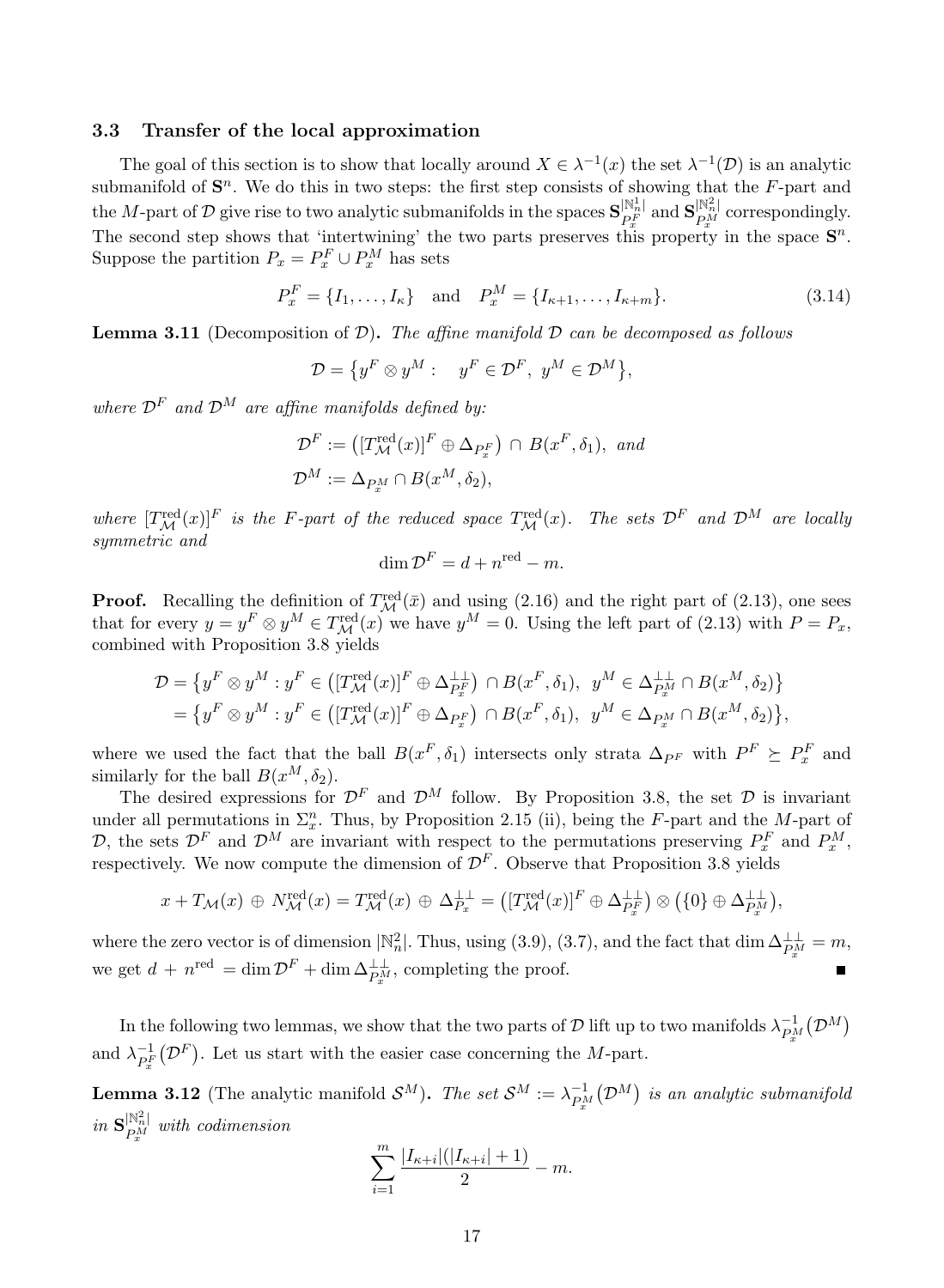**Proof.** Vectors in  $\Delta_{P_x^M}$  have equal coordinates within each block  $I_{\kappa+i}$ . Each block lifts to a multiple of the identity matrix (of appropriate dimension). Since the lifting  $\lambda_{\scriptscriptstyle{D}}^{-1}$  $\overline{P_x^M}$  is block-wise,  $\mathcal{S}^M$  is a direct product of multiples of identity matrices. Hence it is an analytic submanifold with dimension m. Е

**Lemma 3.13** (The analytic manifold  $\mathcal{S}^F$ ). The set  $\mathcal{S}^F := \lambda_{\text{p}F}^{-1}$  $\frac{-1}{P_{x}^{F}}(\mathcal{D}^{F})$  is an analytic submanifold in  $\textbf{S}_{\scriptscriptstyle{DF}}^{|\mathbb{N}_n^1|}$  $\mathbb{P}_{F}^{\|\mathbb{N}_{n}^{1}|}$  with codimension  $|\mathbb{N}_{n}^{1}|-(d+n^{\text{red}}-m)$ .

**Proof.** By Lemma 3.11,  $\mathcal{D}^F$  is a locally symmetric, affine submanifold of  $\mathbb{R}^{\mathbb{N}_n}$ . Our aim is to show that the characteristic partition of  $\mathcal{D}^F$  is  $\mathrm{id}_{\mathbb{N}_n^1}$ . Then applying Theorem 3.7 to  $\mathcal{D}^F$  shows that  $\mathcal{S}^F$  is an analytic submanifold of codimension  $|\mathbb{N}_n^1| - (d + n^{\text{red}} - m)$ .

To this end, fix  $\epsilon > 0$  and let  $\omega \in T_{\mathcal{M}}(\bar{x}) \cap B(0, \epsilon)$  be a vector with the properties stated in Lemma 2.16. That is, vector  $w^F \in \mathbb{R}^{\mathbb{N}_n^1}$  is such that every subvector  $w_{I_i}^F$  has distinct coordinates for all  $i \in \mathbb{N}_{\kappa}$ . By (2.14), there is a unique representation  $\omega = \omega_{\perp} + \omega_{\perp\perp}$  for some  $\omega_{\perp} \in T_{\mathcal{M}}^{\text{red}}(x)$ and  $\omega_{\perp\perp} \in T_{\mathcal{M}}(x) \cap \Delta_{P_x}^{\perp\perp}$ . Taking the F-parts, we have  $\omega^F = \omega_{\perp}^F + \omega_{\perp\perp}^F$  with

$$
\omega_{\perp}^F \in [T_{\mathcal{M}}^{\text{red}}(\bar{x})]^F \quad \text{and} \quad \omega_{\perp\perp}^F \in \Delta_{P_x^F}^{\perp\perp}.
$$

Recall that  $P_x^F = \{I_1, \ldots, I_\kappa\}$  and write  $\omega_{\perp}^F = \omega^F - \omega_{\perp\perp}^F$ . Since subvector  $\omega_{I_i}^F$  has distinct coordinates, while  $(\omega_{\perp\perp}^F)_{I_i}$  has equal coordinates, we conclude that the subvector  $(\omega_{\perp}^F)_{I_i}$  has distinct coordinates, for all  $i \in \mathbb{N}_{\kappa}$ .

Consider now  $\mathcal{D}^F$ . Fix any  $x^F \in \Delta_{P_x^F} \cap B(x^F, \delta_1)$ . Taking  $\omega$  close to 0 ensures that  $\omega_{\perp}^F$  is close to 0 and that all of the coordinates of the vector  $\omega_{\perp}^F + x^F$  are distinct, and moreover  $\omega_{\perp}^F + x^F \in \mathcal{D}^F$ . All that shows

$$
\mathcal{D}^F\cap \Delta_{\mathrm{id}_{\mathbb{N}_n^1}}\neq \emptyset.
$$

Thus, the characteristic partition of the affine manifold  $\mathcal{D}^F$  is  $\mathrm{id}_{\mathbb{N}_n^1}$  as asserted.

We will establish that  $\lambda^{-1}(\mathcal{D})$ , the intended domain of the local equation of  $\lambda^{-1}(\mathcal{M})$ , is an analytic manifold, by merging the results of the two preceding lemmas with the help of the following technical result.

**Proposition 3.14** (Local canonical split of  $S^n$  induced by  $P_x$ ). Let  $x \in \mathcal{M} \cap \mathbb{R}^n_{\geq}$ . There exist an open neighborhood  $W \subset \mathbf{S}^n$  of  $X \in \lambda^{-1}(x)$  and two analytic maps

$$
\Theta^F\colon W\to \mathbf{S}^{\mathbb{N}^1_n}_{P^F_x}\qquad and \qquad \Theta^M\colon W\to \mathbf{S}^{\mathbb{N}^2_n}_{P^M_x},
$$

such that

$$
(i) \ \lambda(Y) = \lambda_{P_x^F}(\Theta^F(Y)) \otimes \lambda_{P_x^M}(\Theta^M(Y)) \quad \text{for all } Y \in W;
$$

(ii) the Jacobians of the analytic maps  $\Theta^F$  and  $\Theta^M$  have full ranks at X.

**Proof.** We apply to each set in the partition  $P_x = \{I_1, \ldots, I_m\}$  a classical result on eigenvalues (see Example 3.98 in [2]) that we recall here. Let  $X \in \mathbf{S}^n$  have eigenvalues

$$
\lambda_1(X) \geq \cdots \geq \lambda_{k-1}(X) > \lambda_k(X) = \cdots = \lambda_{k+r-1}(X) > \lambda_{k+r}(X) \geq \cdots \geq \lambda_n(X).
$$

Then, there exist an open neighborhood  $W \subset \mathbf{S}^n$  of X and an analytic map  $\Theta: W \to \mathbf{S}^r$  such that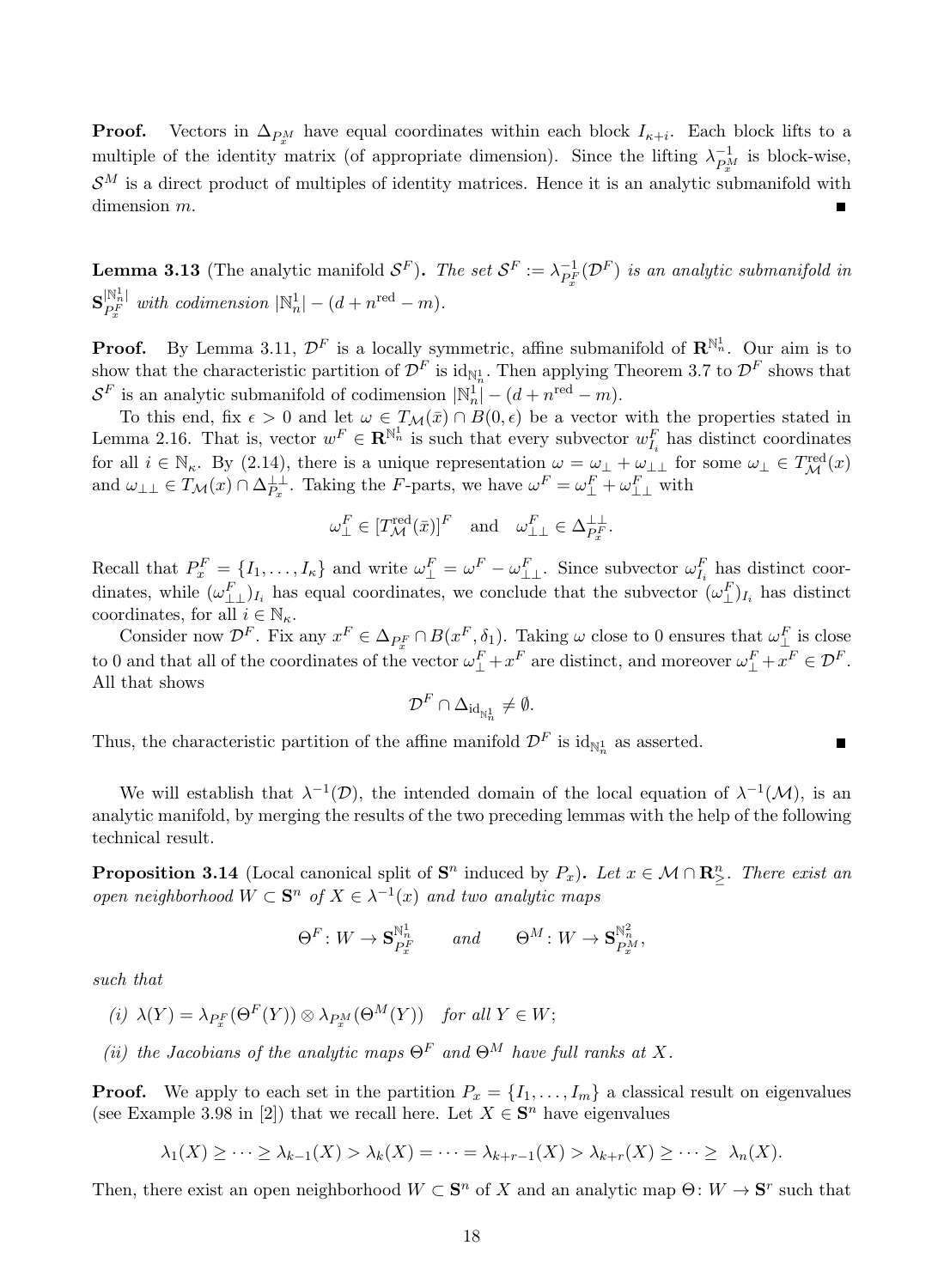- (i) for all  $Y \in W$ , we have  $\{\lambda_k(Y), \ldots, \lambda_{k+r-1}(Y)\} = \{\lambda_1(\Theta(Y)), \ldots, \lambda_r(\Theta(Y))\}$ ;
- (ii) the Jacobian of  $\Theta$  has full rank at X.

Recall now that each set  $I_\ell$  contains consecutive integers and assume without loss of generality that  $P_x$  is an ordered partition. That is, for all  $1 \leq \ell_1 < \ell_2 \leq m$  we have that  $i \in I_{\ell_1}, j \in I_{\ell_2}$  implies  $i < j$ , in other words  $\lambda_i(X) > \lambda_j(X)$ . Apply the above result to each  $I_\ell$  to get open neighborhood  $W_\ell \subset \mathbf{S}^n$  of X and analytic map  $\Theta_\ell: W_\ell \to \mathbf{S}^{|I_\ell|}$  having a full rank Jacobian. Set  $W = \bigcap_{\ell=1}^m W_\ell$ and put the  $F$ -pieces and the  $M$ -pieces together, that is, define the direct products

$$
\Theta^F := \times \{ \Theta_\ell : I_\ell \in P_x^F \} \quad \text{and} \quad \Theta^M := \times \{ \Theta_\ell : I_\ell \in P_x^M \},
$$

restricting each  $\Theta_{\ell}$  to W. The order of multiples in the direct products follows the order of the sets  $I_\ell$  in  $P_x$ . Observe that the above functions satisfy the desired properties.

**Theorem 3.15** ( $\lambda^{-1}(\mathcal{D})$  is a submanifold of  $\mathbf{S}^n$ ). The set  $\lambda^{-1}(\mathcal{D})$  is an analytic submanifold of  $\mathbf{S}^n$ around  $X \in \lambda^{-1}(x)$ , with dimension

$$
\dim \lambda^{-1}(\mathcal{D}) = \frac{n(n+1)}{2} + d + n^{\text{red}} - |\mathbb{N}_n^1| - \sum_{i=1}^m \frac{|I_{\kappa+i}|(|I_{\kappa+i}|+1)}{2}.
$$
 (3.15)

**Proof.** By Proposition 3.14, there is a neighborhood  $W \subset S^n$  of X and analytic maps  $\Theta^F$  and  $\Theta^M$  such that

$$
\lambda(Y) = \lambda_{P_x^F}(\Theta^F(Y)) \otimes \lambda_{P_x^F}(\Theta^M(Y)) \quad \text{for all } Y \in W.
$$
 (3.16)

Set  $X^F := \Theta^F(X) \in \mathbf{S}_{pF}^{N_n^1}$  $P_{F}^{[N_n^1]}$  and  $X^M = \Theta^M(X) \in \mathbf{S}_{P_{\mathcal{X}}^M}^{[N_n^2]}$ <sup>[N<sub>n</sub>]</sup>. Then, (3.16) gives that  $x = \lambda(X) =$  $\lambda_{P_x^F}(X^F)\otimes \lambda_{P_x^M}(X^M)$ , and hence  $x^F=\lambda_{P_x^F}(X^F)$  and  $x^M=\lambda_{P_x^M}(X^M)$ , concluding that  $X^F\in \mathcal{S}^F$ and  $X^M \in \mathcal{S}^M$  (recall Lemma 3.13 and Lemma 3.12). Consider the respective codimensions

$$
s_1 := \text{co-dim }\mathcal{S}^F = |\mathbb{N}_n^1| - (d + n^{\text{red}} - m), \text{ and}
$$
 (3.17)

$$
s_2 := \text{co-dim}\,\mathcal{S}^M = \sum_{i=1}^m \frac{|I_{\kappa+i}|(|I_{\kappa+i}|+1)}{2} - m.
$$
 (3.18)

Since the maps  $\Theta^F$  and  $\Theta^M$  have Jacobians of full rank at X, they are open around it. By shrinking  $W$  if necessary, we may assume there exist analytic maps

$$
\Psi^F \colon \Theta^F(W) \to \mathbf{R}^{s_1}
$$
 and  $\Psi^M \colon \Theta^M(W) \to \mathbf{R}^{s_2}$ ,

with Jacobians having full rank at  $X^F$  and  $X^M$  respectively, such that

$$
\Psi^F(Y) = 0 \Leftrightarrow Y \in \mathcal{S}^F \cap \Theta^F(W) \quad \text{and} \quad \Psi^M(Y) = 0 \Leftrightarrow Y \in \mathcal{S}^M \cap \Theta^M(W).
$$

We now define a local equation for  $\lambda^{-1}(\mathcal{D})$  around X as follows:

$$
\Psi \colon \begin{cases} W \longrightarrow \mathbf{R}^{s_1} \times \mathbf{R}^{s_2} \\ X \longmapsto (\Psi^F \circ \Theta^F)(X) \times (\Psi^M \circ \Theta^M)(X). \end{cases}
$$

Indeed, using (3.16), for all  $Y \in W$  we have

$$
\Psi(Y) = 0 \iff \lambda(Y) = \lambda_{P_x^F}(\Theta^F(Y)) \otimes \lambda_{P_x^M}(\Theta^M(Y)) \in \mathcal{D} \iff Y \in \lambda^{-1}(\mathcal{D}).
$$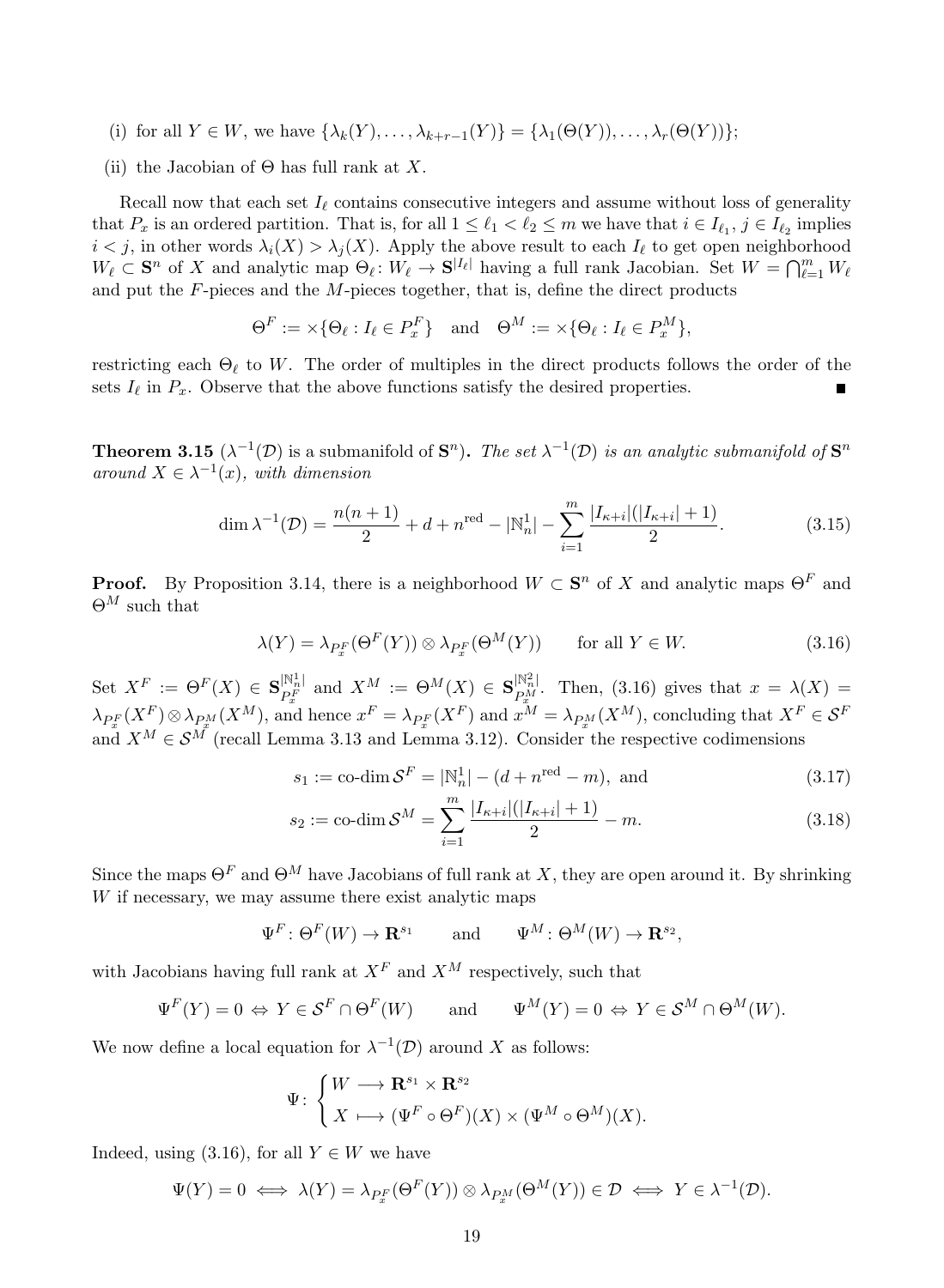The fact that the Jacobian of  $\Psi$  has full rank at X follows from the chain rule and the fact that all the Jacobians  $J\Theta^F(X)$ ,  $J\Theta^M(X)$ ,  $J\Psi^F(X^F)$ , and  $J\Psi^M(X^M)$  are of full rank. Thus,  $\Psi$  is an analytic local equation of  $\lambda^{-1}(\mathcal{D})$  around X, which yields that  $\lambda^{-1}(\mathcal{D})$  is a submanifold  $S<sup>n</sup>$  around X. We compute its dimension as follows

$$
\dim \lambda^{-1}(\mathcal{D}) = \dim \mathbf{S}^n - (\text{co-dim }\mathcal{S}^F + \text{co-dim }\mathcal{S}^M)
$$
  
=  $\frac{n(n+1)}{2} + d + n^{\text{red}} - |\mathbb{N}_n^1| - \sum_{i=1}^m \frac{|I_{\kappa+i}|(|I_{\kappa+i}|+1)}{2},$ 

where  $(3.17)$  and  $(3.18)$  were used.

Theorem 3.15 is an important intermediate result for the forthcoming Section 3.4, which contains the final step of the proof. Nonetheless, in the following particular case, Theorem 3.15 allows us to conclude directly.

**Example 3.16** (Lift of strata). Fix a partition  $P^{\circ} \in \Pi_n$ . Then, the set

$$
\mathcal{M}:=\Delta_{P^{\circ}}\cup\Big(\bigcup_{P\prec\!\sim P^{\circ}}\!\!\Delta_P\Big)
$$

is a locally symmetric manifold with characteristic permutation  $P^{\circ}$ , see [7]. Suppose in addition that the sets in  $P^{\circ}$  contain consecutive integers, then  $\mathcal{M} \cap \mathbb{R}^n \neq \emptyset$ . For any  $x \in \mathcal{M} \cap \mathbb{R}^n \geq 0$  $N_{\mathcal{M}}^{\text{red}}(x) = \{0\}$ , that is  $n^{\text{red}} = 0$ . This means that the affine manifolds M and D coincide locally around x, see (3.8). In this case Theorem 3.15 shows directly that  $\lambda^{-1}(\mathcal{M})$  is a manifold in  $\mathbf{S}^n$  with dimension given by (3.15). At first glance, it appears that the dimension depends on the particular choice of x. But since  $P_x = P_{\circ}$  or  $P_x \ll P_{\circ}$ , by Proposition 2.15 (ii) we have  $P_x^M = P_{\circ}^M = P_{\circ}$  ${I_{\kappa+1}^{\circ}, \ldots, I_{\kappa+m}^{\circ}\}.$  Let  $P_o^F = {I_1^{\circ}, \ldots, I_{\kappa}^{\circ}\}.$  Using that  $n = |\mathbb{N}_n^1| + |\mathbb{N}_n^2| = \sum_{i=1}^{\kappa} |I_i^{\circ}| + \sum_{i=\kappa+1}^{\kappa+m} |I_i^{\circ}|,$ one can verify that (3.15) becomes

$$
\dim \lambda^{-1}(\mathcal{M}) = d + \sum_{1 \le i < j \le \kappa + m} |I_i^\circ||I_j^\circ|.
$$

Thus, according to (3.1), we have dim  $\lambda^{-1}(\mathcal{M}) = \dim \lambda^{-1}(\Delta_{P_0})$ . This is a particular case of the forthcoming general formula (3.21).

In the situation of Example 3.16 the manifold  $M$  has a trivial reduced normal space. The following remark sheds more light on this aspect.

**Remark 3.17** (Trivial reduced normal space). Let  $M$  be a locally symmetric manifold, with characteristic partition  $P_*$  and let  $x \in \mathcal{M} \cap \mathbb{R}^n$ . Then, by (2.21) and (2.23), it can be seen that

$$
N_M^{\text{red}}(x) = \{0\} \iff \mathcal{M} \cap B(x,\delta) = (x + T_{\mathcal{M}}(x)) \cap B(x,\delta) \text{ for some } \delta > 0.
$$

Inclusion (2.9) shows that  $x \in \Delta_{P_*}^{\perp \perp}$  and together with (2.10) we get that  $(x + T_{\mathcal{M}}(x)) \subset \Delta_{P_*}^{\perp \perp}$ . Thus, we obtain

$$
N_M^{\text{red}}(x) = \{0\} \iff \mathcal{M} \cap B(x,\delta) = \Delta_{P_*}^{\perp \perp} \cap B(x,\delta) \text{ for some } \delta > 0.
$$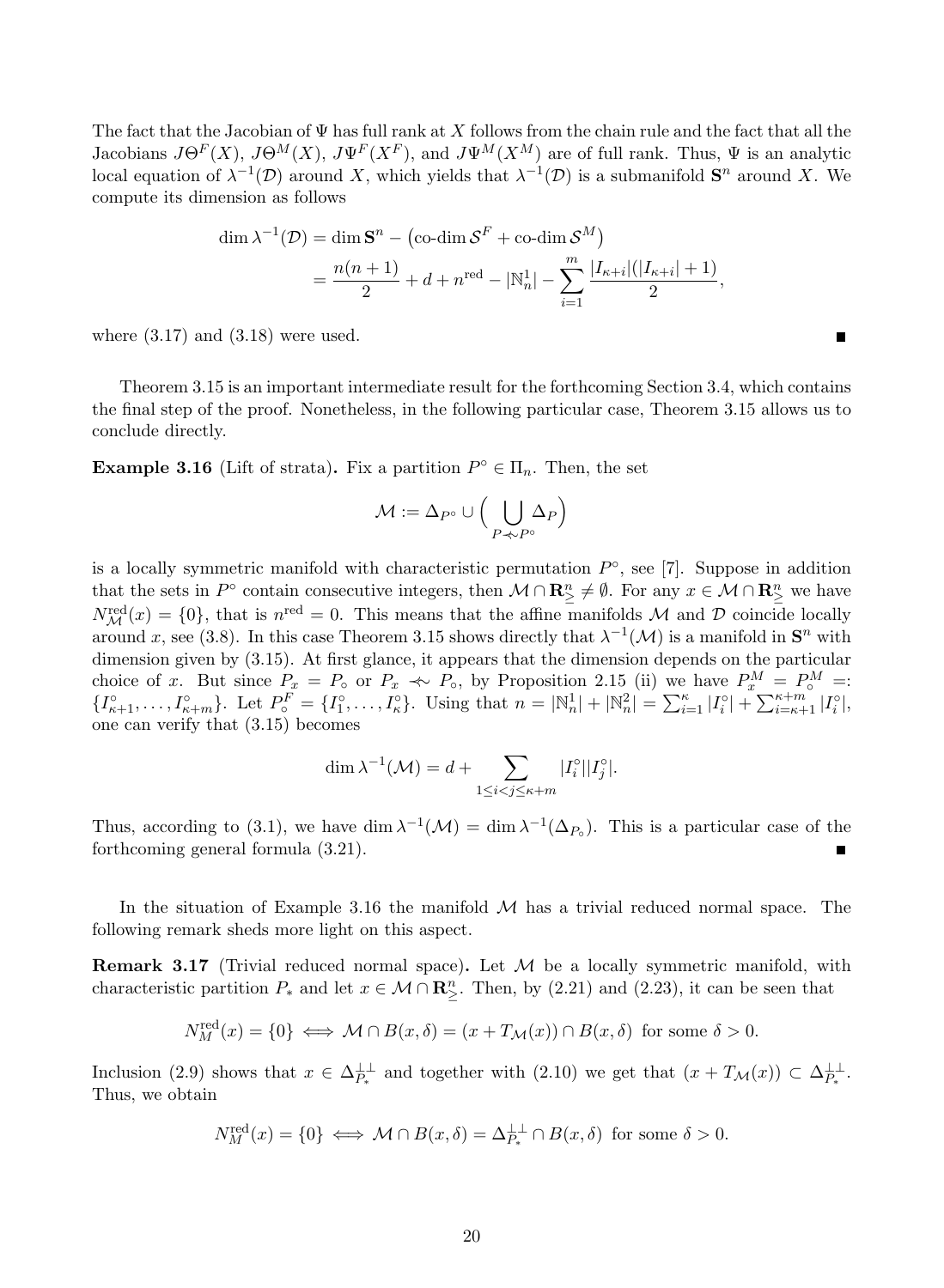### 3.4 Transfer of local equations, proof of the main result

This section contains the last step of our argument. We show that (3.12) is indeed a local equation of M around  $X \in \lambda^{-1}(x)$ .

**Lemma 3.18** (The Jacobian of  $\bar{\Phi}$ ). The map  $\bar{\Phi}$  defined in (3.12) is of class  $C^k$  at  $X \in \lambda^{-1}(x)$ . Denoting the differential of  $\bar{\Phi}$  at X by

$$
D\bar{\Phi}(X) \colon T_{\lambda^{-1}(\mathcal{D})}(X) \longrightarrow N^{\text{red}}_{\mathcal{M}}(x),
$$

we have for any direction  $H \in T_{\lambda^{-1}(\mathcal{D})}(X)$ :

$$
D\bar{\Phi}(X)\left[H\right] = D\phi\left(\bar{\pi}_T(\lambda(X))\right)\left[\pi_T(\text{diag}(U\,H\,U^{\top}))\right] - \pi_N^{\text{red}}(\text{diag}(U\,H\,U^{\top}))\tag{3.19}
$$

where  $U \in \mathbf{O}^n$  is such that  $X = U^{\top}(\text{Diag }\lambda(X))U$ .

**Proof.** We deduce from Theorem 2.17 that for any  $\sigma \in \Sigma_x^n$  and  $y \in \mathcal{D}$  we have

$$
(\phi \circ \bar{\pi}_T)(\sigma y) = (\phi \circ \bar{\pi}_T)(y). \tag{3.20}
$$

г

In addition, the gradient of the *i*-th coordinate function  $\phi_i \circ \overline{\pi}_T$  at x applied to any direction  $h \in T_{\mathcal{D}}(x) = T^{\text{red}}_{\mathcal{M}}(x) \oplus \Delta^{\perp \perp}_{P_x}$ , see Proposition 3.8, yields

$$
\nabla (\phi_i \circ \overline{\pi}_T)(x)[h] = \nabla \phi_i(\overline{\pi}_T(x))[\pi_T(h)].
$$

Thus, by Theorem 2.2, we obtain the following expression for the gradient at  $X$  of the function  $\phi_i \circ \bar{\pi}_T \circ \lambda$  applied to the direction  $H \in T_{\lambda^{-1}(D)}(X)$ 

$$
\nabla (\phi_i \circ \bar{\pi}_T \circ \lambda)(X)[H] = \nabla \phi_i (\bar{\pi}_T(\lambda(X))) [\pi_T(\text{diag}(UHU^{\top}))]
$$
 for  $i \in \mathbb{N}_n$ ,

where  $U \in \mathbf{O}^n$  is such that  $X = U^{\top}(\text{Diag }\lambda(X))U$ . By Lemma 3.9, the projection  $\bar{\pi}_N^{\text{red}}$  is locally symmetric at  $x$ . Thus, by  $(2.4)$  we have

$$
J(\bar{\pi}_N^{\text{red}} \circ \lambda)(X)[H] = J\bar{\pi}_N^{\text{red}}(\lambda(X))[\text{diag}(UHU^{\top})] = \pi_N^{\text{red}}(\text{diag}(UHU^{\top})).
$$

Formula (3.19) is obtained.

Next, we show that the differential of  $\bar{\Phi}$  at X is of full rank. We accomplish this without actually computing the tangent space of the manifold  $\lambda^{-1}(\mathcal{D})$  at X. Instead we show that the tangent space is sufficiently rich to guarantee surjectivity.

**Lemma 3.19** (Surjectivity of  $D\bar{\Phi}(X)$ ). The differential of  $\bar{\Phi}$  at X

$$
D\bar{\Phi}(X) \colon T_{\lambda^{-1}(\mathcal{D})}(X) \longrightarrow N^{\text{red}}_{\mathcal{M}}(x)
$$

is onto. Hence, it has a full rank.

**Proof.** Let  $U \in \mathbf{O}^n$  be such that  $X = U^{\top}(\text{Diag }\lambda(X))U$ . The tangent space of  $\mathbf{O}^n$  at U is

 $\{UA : A \text{ is an } n \times n \text{ skew-symmetric matrix}\}.$ 

Thus, for any  $n \times n$  skew symmetric matrix A there exists an analytic curve  $t \mapsto U(t) \in \mathbf{O}^n$  such that

$$
U(0) = U
$$
 and  $\dot{U}(0) := \frac{d}{dt}U(0) = UA.$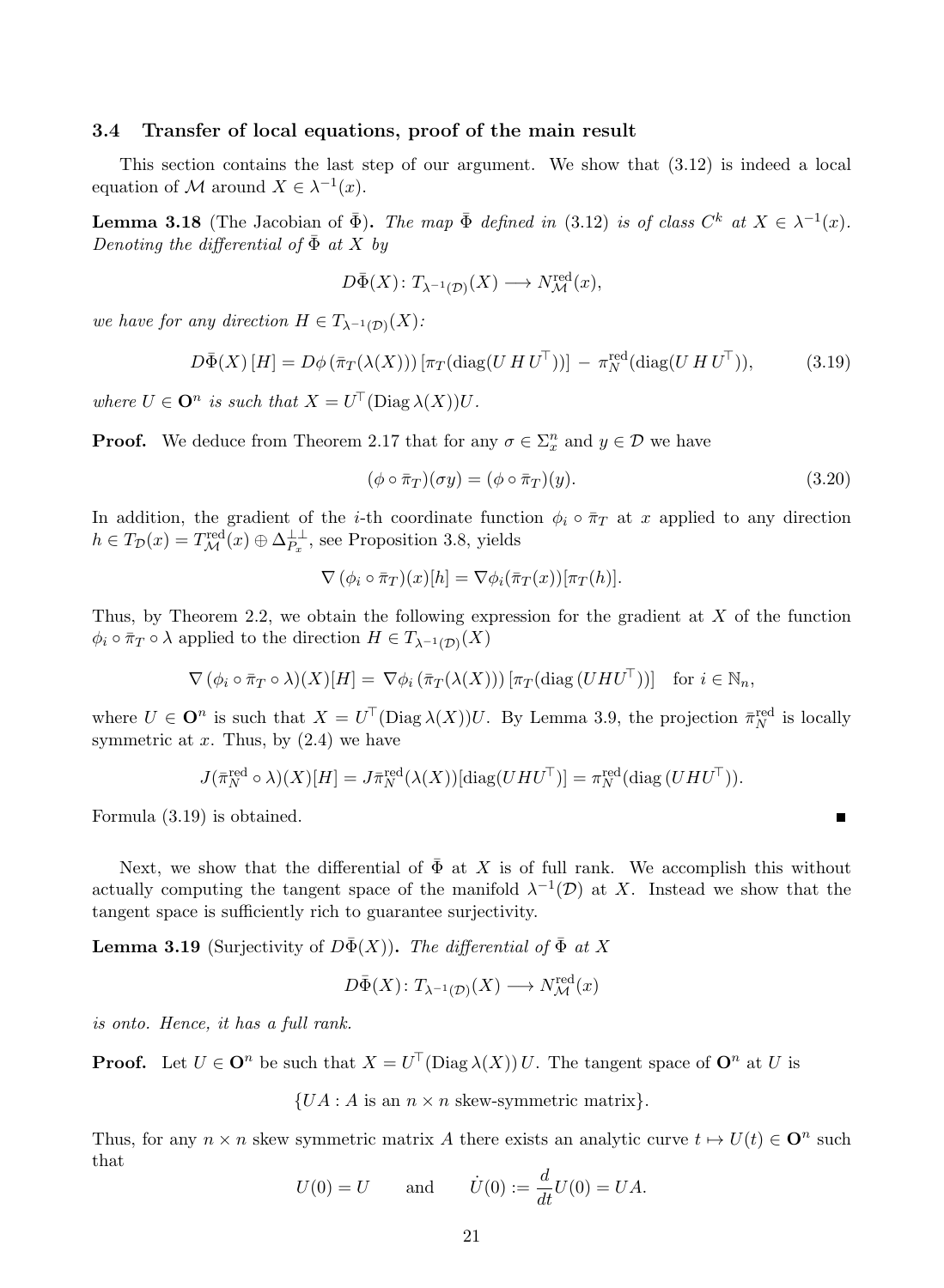Fix now any vector  $h \in N^{\text{red}}_{\mathcal{M}}(x)$ . Consider the curve  $t \mapsto U(t)^{\top}(\text{Diag}(x+th))U(t)$ . For all values of t close to zero, this curve lies in  $\lambda^{-1}(\mathcal{D})$  because  $x + th$  lies in  $\mathcal{D}$ . Introduce the vector  $x_t$  made of the entries of  $x + th$  reordered in decreasing way. Since the space  $N_{\mathcal{M}}^{\text{red}}(x)$  is invariant under all permutations  $\sigma \in \Sigma_x^n$  we see that  $x_t$  lies in  $x + N_{\mathcal{M}}^{\text{red}}(x)$ , for t close to zero. The derivative of this curve at  $t = 0$  (i.e. a tangent vector in  $T_{\lambda^{-1}(\mathcal{D})}(X)$ ) is

$$
H := \dot{U}(0)^{\top} (\text{Diag } x) U(0) + U(0)^{\top} (\text{Diag } h) U(0) + U(0)^{\top} (\text{Diag } x) \dot{U}(0)
$$
  
=  $-AU^{\top} (\text{Diag } x) U + U^{\top} (\text{Diag } h) U + U^{\top} (\text{Diag } x) UA,$ 

using that  $A^{\dagger} = -A$ . Substituting the above expression of H into (3.19), and using the fact that  $UU^{\top} = U^{\top}U = I$  and that  $UAU^{\top}(\text{Diag } x)$  and  $(\text{Diag } x)UAU^{\top}$  have the same diagonal we obtain

 $D\bar{\Phi}(X)[H] = -h.$ 

This shows that  $D\bar{\Phi}(X)$  is surjective onto  $N^{\text{red}}_{\mathcal{M}}(x)$ , completing the proof.

**Theorem 3.20** (The main result). Let M be a locally symmetric  $C^k$  submanifold of  $\mathbb{R}^n$  of dimension d. Then  $\lambda^{-1}(\mathcal{M})$  is a  $C^k$  submanifold of  $\mathbf{S}^n$  of dimension

$$
\dim \lambda^{-1}(\mathcal{M}) = d + \sum_{1 \le i < j \le m^*} |I_i^*||I_j^*|,\tag{3.21}
$$

 $\blacksquare$ 

where  $P_* = \{I_1^*, \ldots, I_{m^*}^*\}$  is the characteristic partition of M. Here  $k \in \{2, 3, \ldots, \infty, \omega\}$ .

**Proof.** Fix any  $x \in \mathcal{M} \cap \mathbb{R}^n$  and  $X \in \lambda^{-1}(x)$  and consider the spectral function  $\bar{\Phi}$  introduced in (3.12). Equation (3.13) shows that  $\bar{\Phi}$  is a local equation of M. Lemmas 3.18 and 3.19 prove that  $\bar{\Phi}$  is a  $C^k$  local equation of  $\lambda^{-1}(\mathcal{M})$  around X. Thus,  $\lambda^{-1}(\mathcal{M})$  is a  $C^k$  submanifold of  $S^n$ around X. Moreover, the dimension of  $\lambda^{-1}(\mathcal{M})$  is

$$
\dim \lambda^{-1}(\mathcal{M}) = \dim \lambda^{-1}(\mathcal{D}) - \dim(N_{\mathcal{M}}^{\text{red}}(x)).
$$

Suppose that (3.14) holds. By Proposition 2.15 (ii), we have that  $P_x^M = P_*^M$ . So suppose that  $I_{\kappa+i} = I^*_{m^* - m+i}$  for all  $i = 1, \ldots, m$ . Recall that  $n = |\mathbb{N}_n^1| + |\mathbb{N}_n^2|$  and that  $\sum_{i=1}^m |I_{\kappa+i}| = n - |\mathbb{N}_n^1|$ . Using (3.6) and Theorem 3.15, we get

$$
\dim \lambda^{-1}(\mathcal{M}) = d + \frac{n(n+1)}{2} - |\mathbb{N}_n^1| - \sum_{i=1}^m \frac{|I_{\kappa+i}|(|I_{\kappa+i}|+1)}{2}
$$
  
\n
$$
= d + \frac{n^2}{2} - \frac{|\mathbb{N}_n^1|}{2} - \sum_{i=1}^m \frac{|I_{\kappa+i}|^2}{2}
$$
  
\n
$$
= d + \frac{n^2}{2} - \frac{|\mathbb{N}_n^1|}{2} - \frac{1}{2} \left( \sum_{i=1}^m |I_{m^*-m+i}^*| \right)^2 + \sum_{1 \le i < j \le m} |I_{m^*-m+i}^*| |I_{m^*-m+j}^*|
$$
  
\n
$$
= d + \frac{|\mathbb{N}_n^1|(|\mathbb{N}_n^1| - 1)}{2} + |\mathbb{N}_n^1|(n - |\mathbb{N}_n^1|) + \sum_{1 \le i < j \le m} |I_{m^*-m+i}^*| |I_{m^*-m+j}^*|
$$
  
\n
$$
= d + \sum_{1 \le i < j \le m^*} |I_i^*| |I_j^*|,
$$

the last equality uses the fact that all the sets in  $P_*^F = \{I_1^*, \ldots, I_{m^*-m}^*\}$  have size one.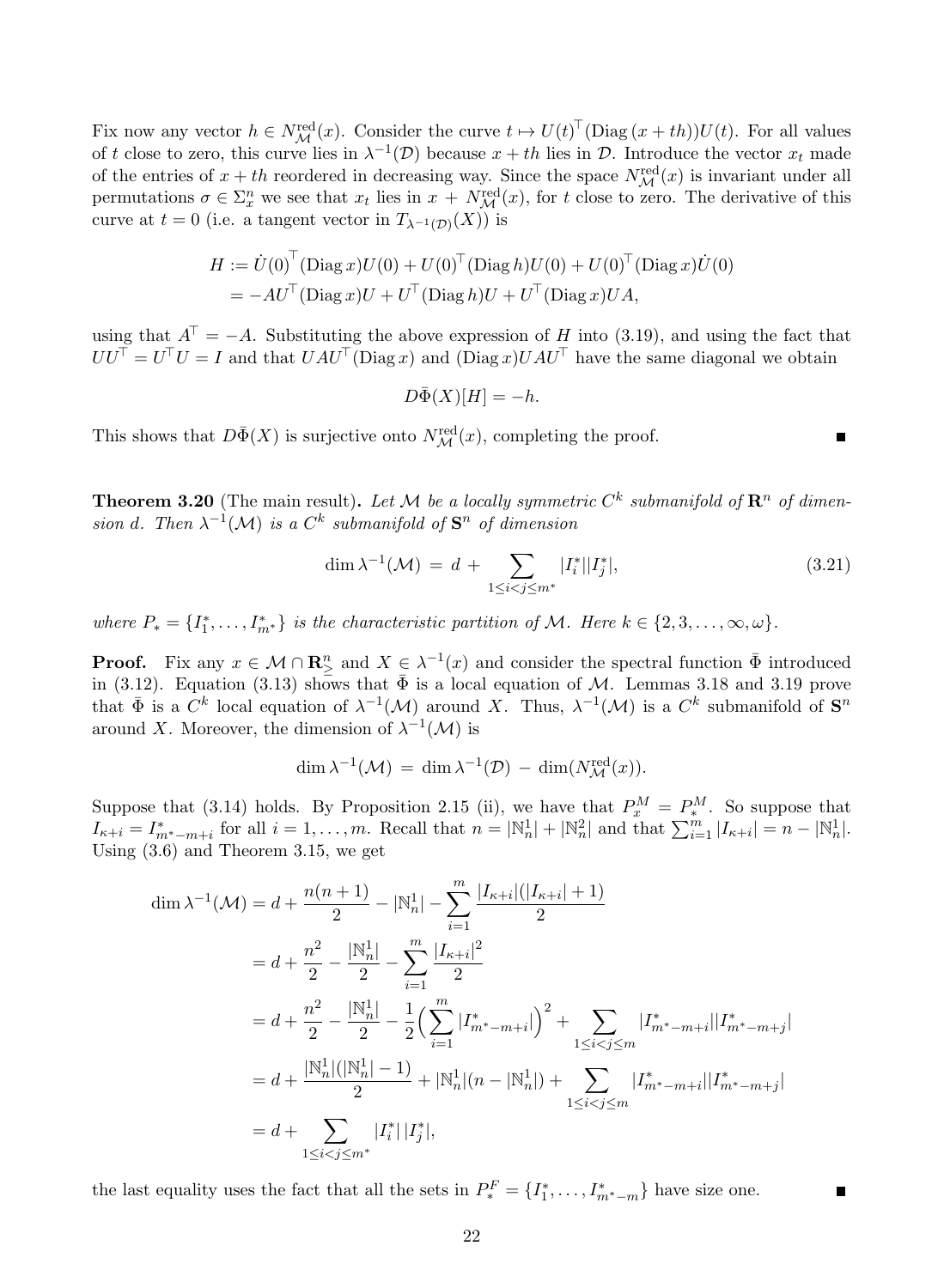Notice that the dimension (3.21) of  $\lambda^{-1}(\mathcal{M})$  depends only on the dimension of the underlying manifold M and its characteristic permutation  $P_{*}$ . This is not the case with the dimension (3.15) of  $\lambda^{-1}(\mathcal{D})$  which also depends on the active partition  $P_x$  (by  $n^{\text{red}}, \kappa$  and m).

**Remark 3.21** (Comment for the case of  $C^1$ -manifolds). The case of a locally symmetric  $C^1$ manifold  $M$  is compromised by [7, Lemma 3.13] (Determination of isometries), which uses the intrinsic Riemannian structure of M, requiring thus, a  $C^2$  regularity. Lemma 3.13 from [7] had been subsequently used to obtain the reduction of the ambient space for the tangential parametrization of  $M$ , which has been one of the main ingredients in establishing Theorem 2.17.

Let us now give a few applications of the main result. It is known that the set of all symmetric matrices in  $S<sup>n</sup>$  of rank k is an analytic manifold, see for example [9, Proposition 1.14, p.133]. This also follows from our main result, together with the formula for its dimension.

**Example 3.22** (Matrices of constant rank). Suppose  $\mathcal{M} = \{x \in \mathbb{R}^n : x \text{ has exactly } n - k \text{ zeros}\}\,$ then  $\lambda^{-1}(\mathcal{M}) = \{A \in S^n : \text{rank } A = k\}.$  Fix a subset J of  $\{1, 2, ..., n\}$  with  $n - k$  consecutive elements and define  $\mathcal{M}' := \{x \in \mathbb{R}^n : x_i = 0, i \in J\}$ , a connected component of M. Then, dim  $\mathcal{M}' = k$  and the characteristic partition of  $\mathcal{M}'$  is  $P_* = \{i : i \in J\} \cup \{\{i\} : i \notin J\}$ . By Theorem 3.20,  $\lambda^{-1}(\mathcal{M})$  is an analytic submanifold of  $S<sup>n</sup>$  with dimension

$$
\dim \lambda^{-1}(\mathcal{M}) = \dim \lambda^{-1}(\mathcal{M}') = k + \frac{k(k-1)}{2} + k(n-k) = \frac{k(2n-k+1)}{2}.
$$

In particular, the dimension of rank-one matrices  $(k = 1)$  is n, while the dimension of the invertible matrices  $(k = n)$  is  $\binom{n}{2}$  $\binom{n}{2}$ .

**Example 3.23** (The unit shpere). Consider the unit sphere in  $\mathbb{R}^n$ :

$$
\mathcal{M} := \{ x \in \mathbf{R}^n : x_1^2 + \dots + x_n^2 = 1 \}.
$$

It is a symmetric analytic manifold of dimension  $n-1$  and characteristic partition  $P_* = \{\{i\} : i =$ 1,...,n}. By Theorem 3.20,  $\lambda^{-1}(\mathcal{M})$  is an analytic submanifold of  $\mathbf{S}^n$  with dimension

$$
\dim \lambda^{-1}(\mathcal{M}) = (n-1) + \binom{n}{2} = \binom{n+1}{2} - 1.
$$

Indeed, it is easy to see that

$$
\lambda^{-1}(\mathcal{M}) = \{ A \in \mathbf{S}^n : ||\lambda(A)|| = 1 \} = \{ A \in \mathbf{S}^n : ||A|| = 1 \}.
$$

П

That is,  $\lambda^{-1}(\mathcal{M})$  is the unit sphere in  $\mathbf{S}^n$ .

**Remark 3.24** (The case  $|\mathbb{N}_n^1| \in \{0, 1\}$ ). If M is a connected, submanifold of  $\mathbb{R}^n$  of dimension d, such that  $|\mathbb{N}_n^1| \in \{0,1\}$ , then  $\mathcal{M} \subset \Delta_{P_{*}}$ . The same arguments as in Example 3.1 allow to conclude that  $\lambda^{-1}(\mathcal{M})$  is a spectral manifold of dimension given by (3.1). Г

#### Acknowledgment

Our gratitude goes to an anonymous referee for his or her time and valuable comments. The authors wish to thank Vestislav Apostolov (UQAM, Montreal, Canada), Vincent Beck (ENS Cachan, France), Matthieu Gendulphe (University of Fribourg, Switzerland), and Joaquim Roé (UAB, Barcelona, Spain) for interesting and useful discussions on early stages of this work. We especially thank Adrian Lewis (Cornell University, Ithaca, USA) for useful discussions, and in particular for pointing out Proposition 1.1.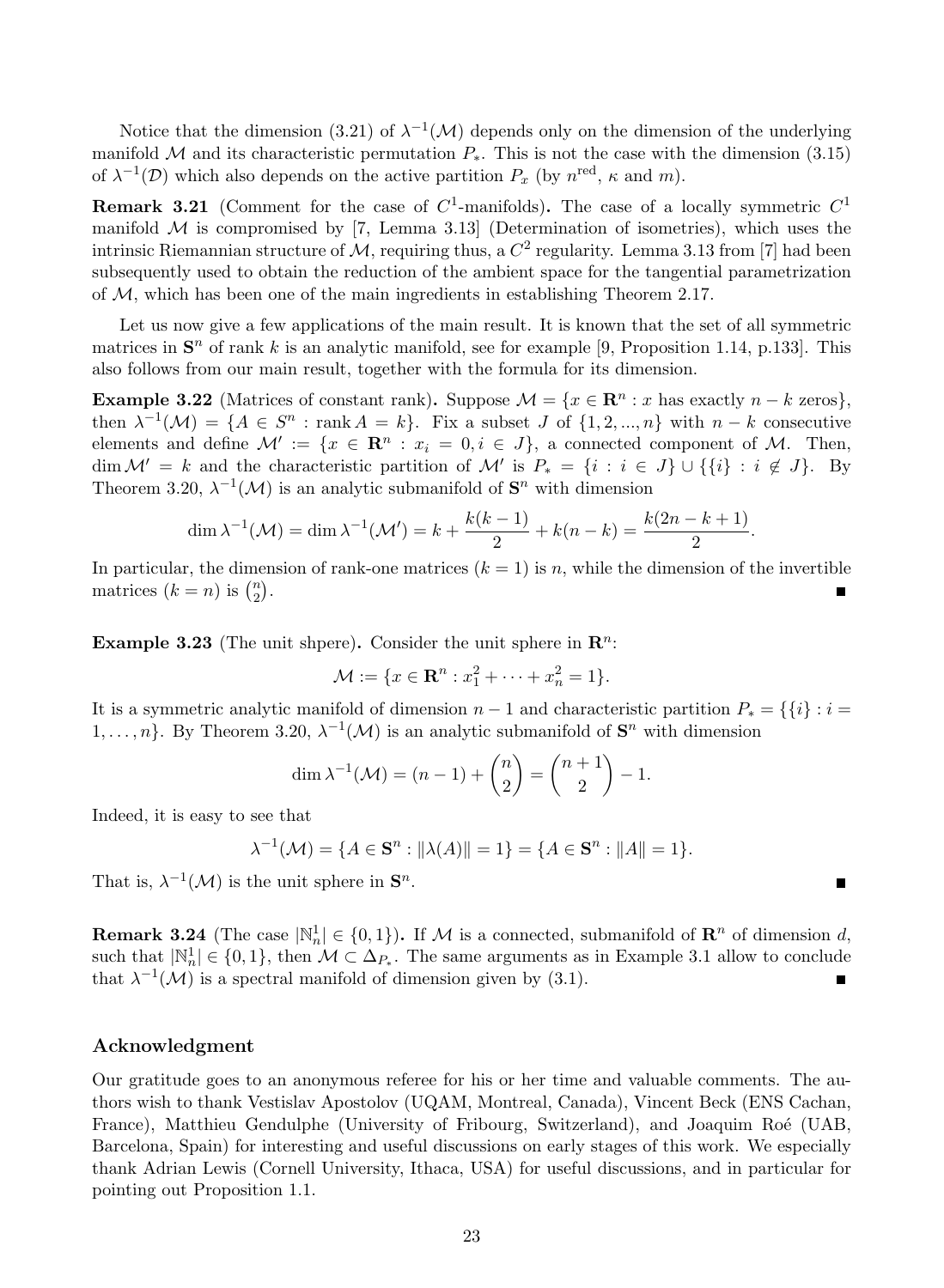### References

- [1] BALL, M. J., Differentiability properties of symmetric and isotropic functions, *Duke Math.*  $J. 51 (1984), 699-728.$
- [2] Bonnans, F. and Shapiro, A., Perturbation Analysis of Optimization Problems, (Springer, 2000).
- [3] DADOK, J., On the  $C^{\infty}$  Chevalley's theorem, Advances in Mathematics 44 (1982), 121–131.
- [4] Daniilidis, A., Drusvyatskiy, D. and Lewis, A. S., Orthogonal Invariance and Identifiability, 21 p. (Submitted, April 2013)
- [5] DANIILIDIS, A., LEWIS, A.S., MALICK, J. AND SENDOV, H., Prox-regularity of spectral functions and spectral sets,  $J. Convex Anal.$  **15** (2008), 547–560.
- [6] DANIILIDIS, A., MALICK, J. AND SENDOV, H., Locally symmetric submanifolds lift to spectral manifolds, Preprint UAB 23 (2009), 43 p., and Preprint Arxiv 1212.3936 (available at http://arxiv.org/abs/1212.3936)
- [7] DANILIDIS, A., MALICK, J. AND SENDOV, H., On the structure of locally symmetric manifolds, 24 p. (Submitted, April 2013).
- [8] Do CARMO, M.P., Riemannian Geometry, (Birkhäuser, 1993).
- [9] Helmke, U. and Moore, J.B., Optimization and dynamical systems, Second edition, (New York, Springer, 1996).
- [10] HIRIART-URRUTY, J.-B. AND YE, D., Sensitivity analysis of all eigenvalues of a symmetric matrix, Numer. Math. 70 (1992), 45–72.
- [11] Kato, T., A Short Introduction to Perturbation Theory for Linear Operators, (Springer-Verlag, Berlin, 1976).
- [12] Kobayashi, S. and Nomizu, K., Foundations of Differential Geometry. Vol I, (John Wiley & Sons, New York-London, 1963).
- [13] Lewis, A.S., Derivatives of spectral functions, Math. Oper. Res. 21 (1996), 576–588.
- [14] Lewis, A.S., Nonsmooth analysis of eigenvalues, Math. Programming 84 (1999), 1–24.
- [15] LEWIS, A.S. AND SENDOV, H., Twice differentiable spectral functions, SIAM J. Matrix Anal. *Appl.* **23** (2001), 368-386.
- [16] Orsi, R., Helmke, U. and Moore, J.B., A Newton-like method for solving rank constrained linear matrix inequalities, Automatica 42 (2006), 1875–1882.
- [17] Poliquin, R.A. and Rockafellar, R.T., Prox-regular functions in variational analysis. Trans. Amer. Math. Soc. 348 (1996) 1805–1838.
- [18] SENDOV, H., The higher-order derivatives of spectral functions, *Linear Algebra Appl.* 424 (2007), 240–281.
- [19] SILHAVÝ, M., Differentiability properties of isotropic functions, *Duke Math. J.* **104** (2000), 367–373.